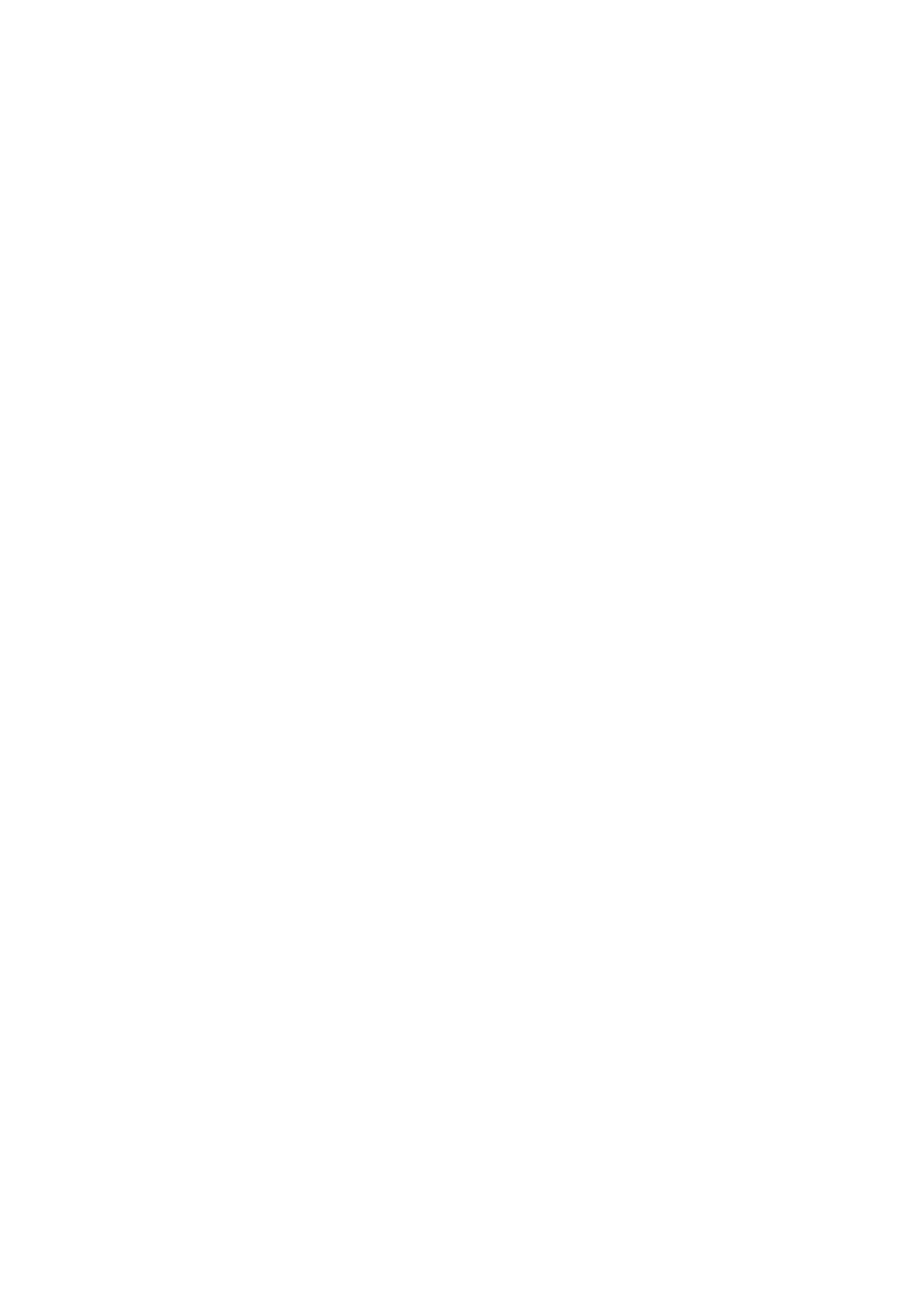#### **At a meeting of the NORTH SUNDERLAND AREA COMMITTEE held in the BUNNY HILL CENTRE, HYLTON LANE, SUNDERLAND on MONDAY, 23rd APRIL, 2012 at 5.30 p.m.**

#### **Present:-**

Councillor Bell in the Chair

Councillors Bonallie, Copeland, Curran, S. Foster, T. Foster, Shattock, Stewart, Walton and Wiper

#### **Also in Attendance:-**

| Ms. Susan Brown<br>Mr. Graham Burt<br>Insp. Tony Carty<br>Mr. Les Clark<br>Mr. Neil Cole<br>Mr. Phil Conn<br>Mr. Lee Ferry<br>Ms. Victoria French | - Area Community Coordinator, Sunderland City Council<br>- Community Development Manager, Sunderland City Council<br>- Northumbria Police<br>- Head of Streetscene, Sunderland City Council<br>- Lead Policy Officer for Planning, Sunderland City Council<br>- Senior Youth Worker, SNCBC<br>- XL Youth Villages Coordinator, Sunderland City Council<br>- Assistant Head of Community Services, Sunderland City<br>Council |
|---------------------------------------------------------------------------------------------------------------------------------------------------|------------------------------------------------------------------------------------------------------------------------------------------------------------------------------------------------------------------------------------------------------------------------------------------------------------------------------------------------------------------------------------------------------------------------------|
| Ms. Gillian Gibson                                                                                                                                | - Consultant in Public Health, STPCT                                                                                                                                                                                                                                                                                                                                                                                         |
| Mr. Dean Heward                                                                                                                                   | - Projects Manager, CEED                                                                                                                                                                                                                                                                                                                                                                                                     |
| Ms. Helen Lancaster                                                                                                                               | - Scrutiny Officer, Sunderland City Council                                                                                                                                                                                                                                                                                                                                                                                  |
| Ms. Julie Lynn                                                                                                                                    | - Area Officer (North), Sunderland City Council                                                                                                                                                                                                                                                                                                                                                                              |
| Mr. Ron Odunaiya                                                                                                                                  | - Executive Director City Services, ALE (Area Lead<br>Executive), Sunderland City Council                                                                                                                                                                                                                                                                                                                                    |
| Mr. Andy Old                                                                                                                                      | - Area Response Officer, Sunderland City Council                                                                                                                                                                                                                                                                                                                                                                             |
| Mr. John Ord                                                                                                                                      | - Phoenix Manager, Tyne and Wear Fire and Rescue<br><b>Services</b>                                                                                                                                                                                                                                                                                                                                                          |
| Mr. Alan Scott                                                                                                                                    | - North Locality Manager, Sunderland City Council                                                                                                                                                                                                                                                                                                                                                                            |
| Ms. Joanne Stewart                                                                                                                                | Principal Governance Services Officer, Sunderland City<br>$\blacksquare$<br>Council                                                                                                                                                                                                                                                                                                                                          |
| Mr. Dave Tully                                                                                                                                    | - Project Officer, CEED                                                                                                                                                                                                                                                                                                                                                                                                      |
| Mr. Simon Woolley                                                                                                                                 | - Head of Learning, Beamish                                                                                                                                                                                                                                                                                                                                                                                                  |

## **Chairman's Welcome**

The Chairman advised that this would be the last meeting of the North Sunderland Area Committee for Councillors Charlton, T. Foster and Walton as they would not be standing at the next elections in May, 2012. He thanked them for their work and contribution to the Committee and wished them well for the future. He then opened the meeting and invited introductions around the room.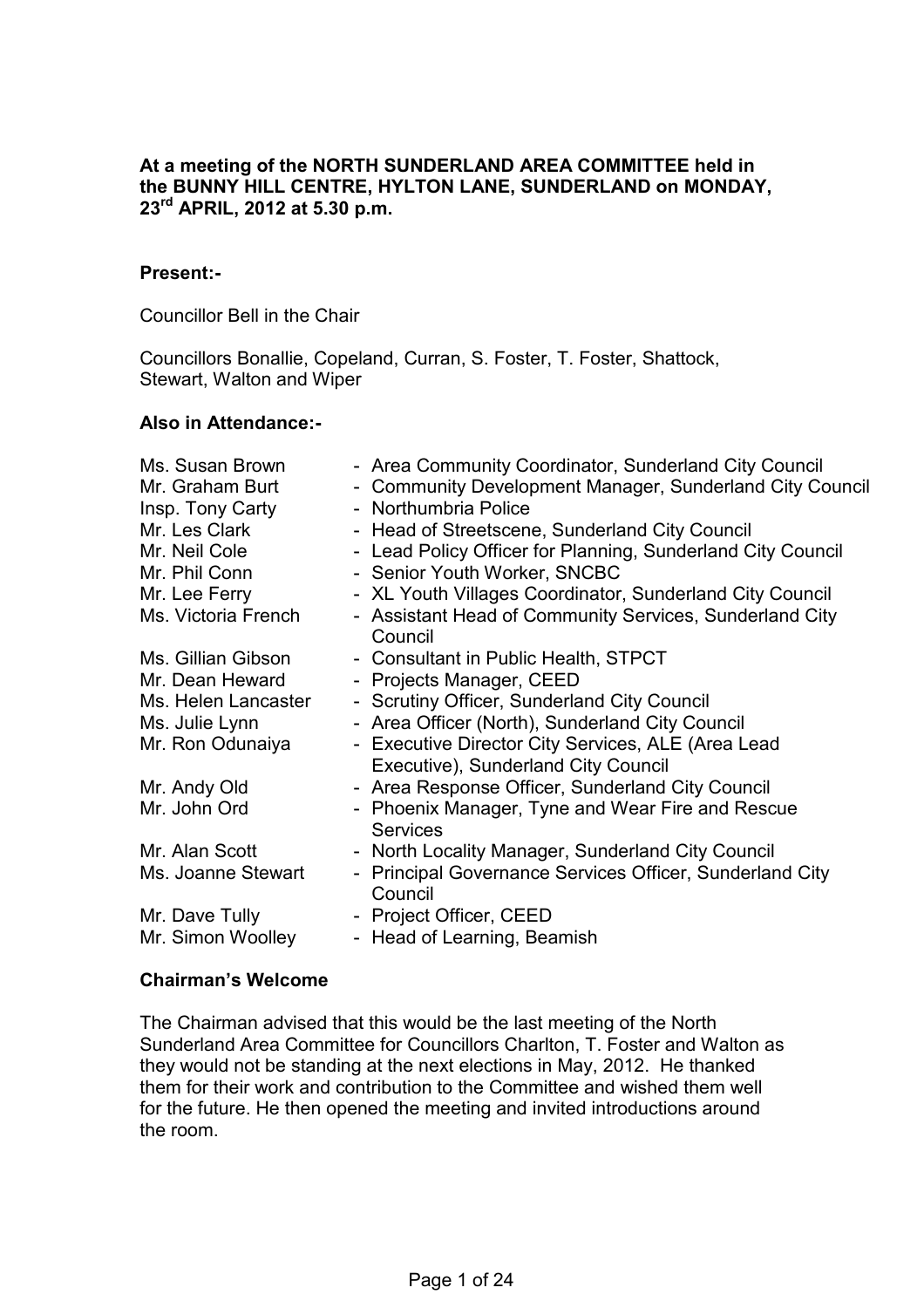# **Apologies for Absence**

Apologies for absence were submitted to the meeting on behalf of Councillors Francis, Howe, MacKnight and N. Wright.

# **Declarations of Interest**

Councillor Bell declared a personal interest in the update from Beamish which would be considered under Item 2 (a) – Annual Report, as a Council appointed Member on the Joint Committee for the North of England Open Air Museum (Beamish).

# **Minutes of the Last Meeting of the Committee held on 19th March, 2012**

1. RESOLVED that the minutes of the last meeting of the Committee held on 19th March, 2012 (copy circulated) be confirmed and signed as a correct record, subject to Councillor Charlton being amended to read Councillor Curran on page four of the minutes.

# **Community Action in the North – Progress Review**

### Annual Report

The Chief Executive submitted a report (copy circulated) which provided a copy of the Committee's Annual Report for Members consideration.

(for copy report – see original minutes)

Ms. Julie Lynn, Area Officer North, presented the report advising Members that the report provided a snapshot of the Committee's work over the 2011/12 municipal year, highlighting some of the major achievements and successes and changes implemented in the way the Committee operates seeing a greater alignment with priorities and a clearer focus on delivery.

Ms. Lynn introduced Mr. Dave Tully and Mr. Dean Heward, CEED and Mr. Simon Woolley, Beamish to the Committee who gave updates on the projects they had undertaken following funding contributions from the North Sunderland Area Committee.

Following questions from Members around future funding for projects, Ms. Lynn advised that with regards to the CEED project the task and finish group would be considering as part of their next meeting how the improvements could be continued to be maintained via other sources of funding that may be available.

Councillor Shattock commented that the reports back from the two groups had been encouraging and suggested it may be beneficial for the Committee to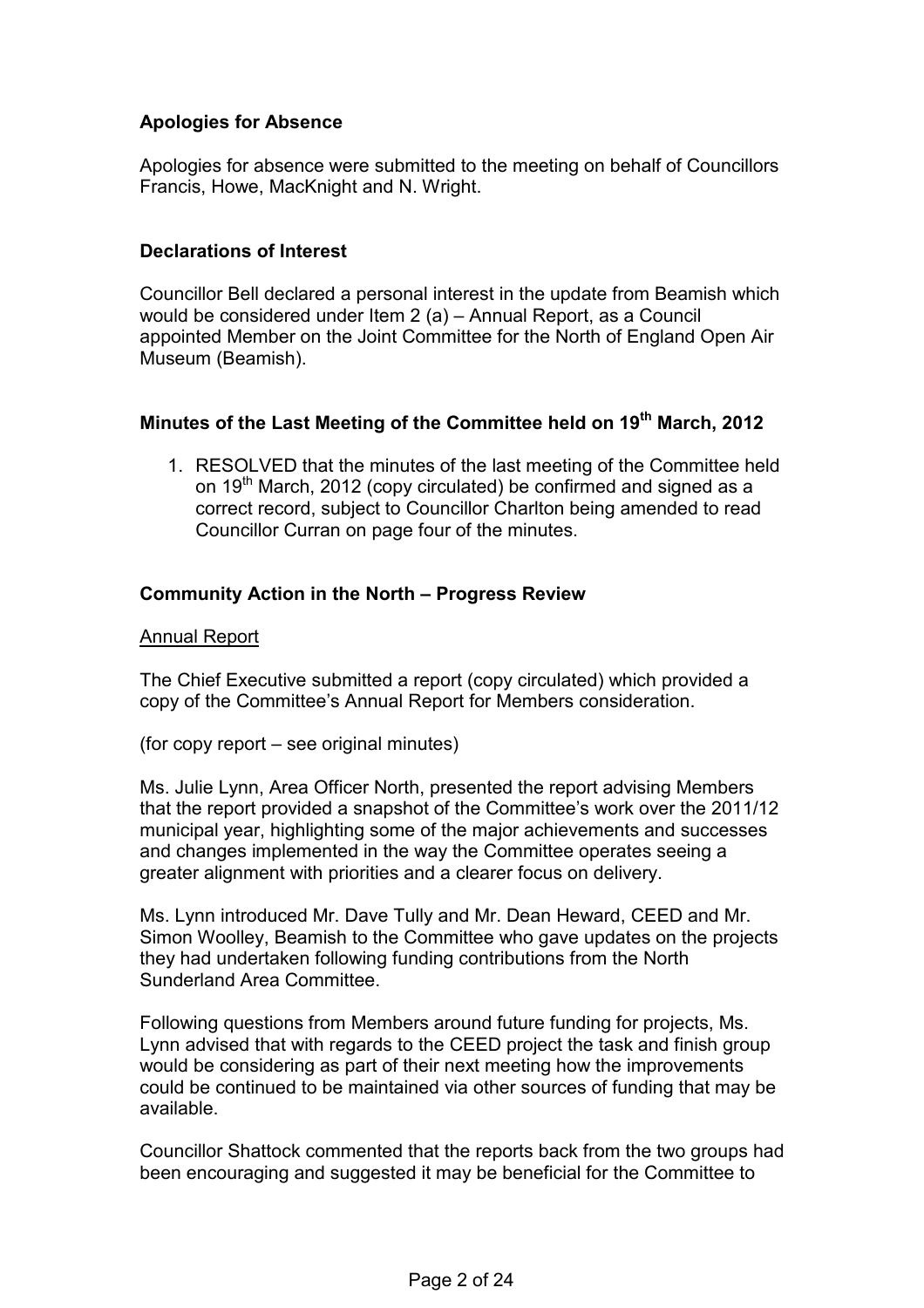take a tour around these and other projects the Committee had helped to fund. Ms. Lynn agreed to look into sites which may be suitable, especially those where that had been major refurbishments carried out and would organise during the new municipal year.

With regards to the Beamish project Members were keen to see that families who may not have otherwise been able to afford a visit were taking part and highly commended the project. Mr. Woolley commented that they had found that the visits and work had fit in well with the curriculum the children had been studying at school and they would look to continue to engage with the schools in Sunderland who he felt the organisation already had quite a good relationship with.

Councillor Foster referred to the Castle View MUGA and asked how work was progressing on site. Ms. Lynn advised that a meeting had been arranged with the Principal at the school as she understood they were having difficulties finding the match funding they required but that she would keep Members informed of developments, and it was:-

2. RESOLVED that the content of the Annual Report be received and noted.

## Work Plan 2011/12 Update

The Chief Executive submitted a report (copy circulated) which provided an update against agreed action the current year's work plan as attached at Annex 1 of the report.

(for copy report – see original minutes)

Ms. Julie Lynn, Area Officer North, presented the report advising that the task and finish group for activities for young people had proposed an alignment of a further £30,000 SIB funding for the coming year in order to provide holiday activities for young people aged 11-19 with the agreement of the Committee at this meeting.

Ms. Lynn also gave an update into the work of the task and finish group for anti social behaviour and advised that in order to deliver an operation to tackle sales of alcohol to underage young people, it had been proposed that £19,000 be aligned, with the agreement of the Committee, with match funding being provided in kind through Police resources, Gentoo resources and the Council.

Councillor Copeland referred to areas of the Southwick whereby rubbish and drug paraphernalia was still being found behind and around local businesses and asked if there was a possibility of cameras being installed or more lighting to prevent it. Mr Old agreed to send his Enforcement Officers around the areas identified to try and alleviate the problem.

In response to issues around a local shop selling alcohol to under age young people, Inspector Carty commented that they had not been advised of any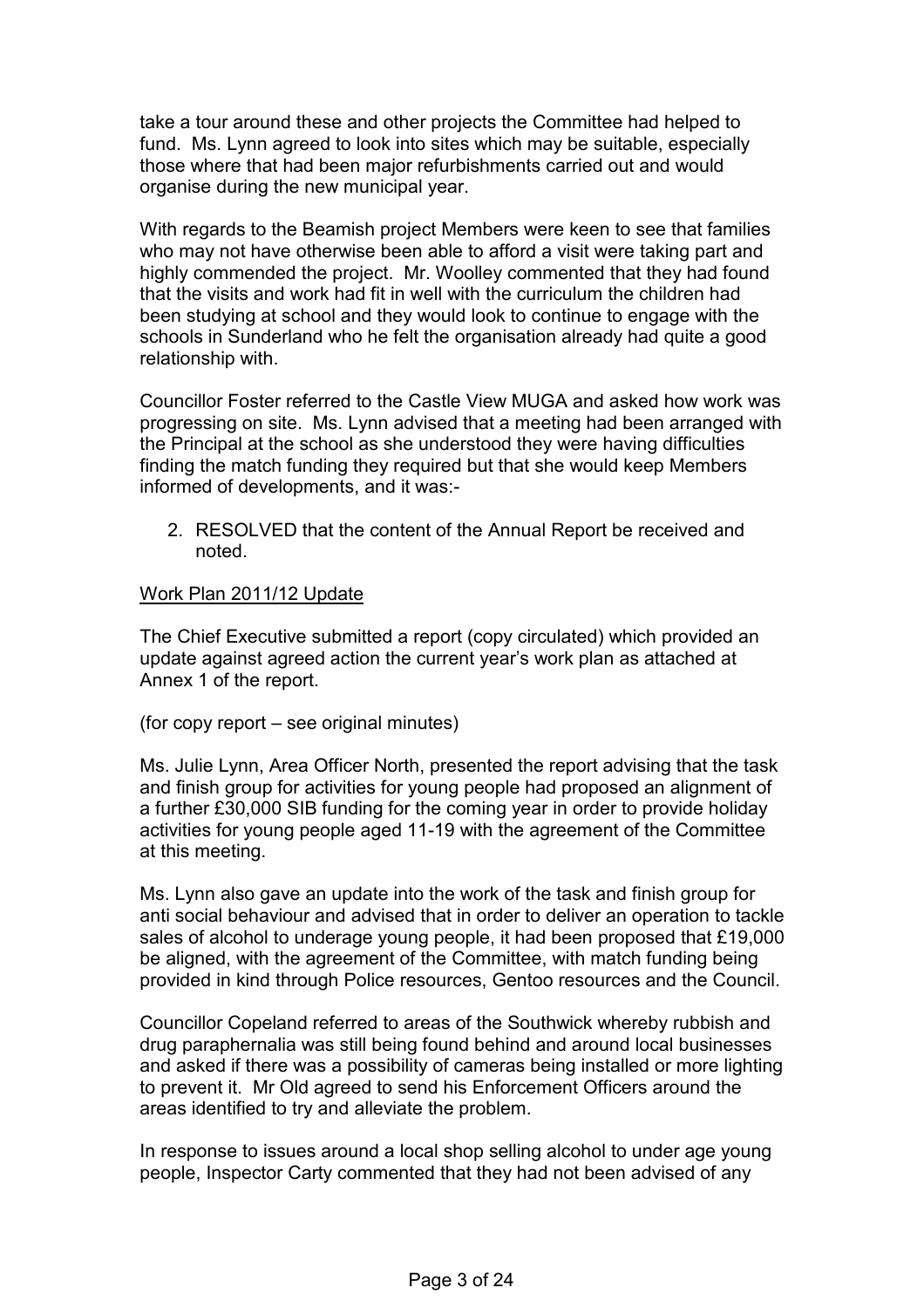problems with the establishment but that he would ensure it was visited as part of the planned operation.

With regards to tackle anti social behaviour around the seafront, Councillor Wiper commented that not all of the young people involved were from the North Sunderland area. Inspector Carty advised that as officers visited areas around the seafront they would be recording which schools the young people attended so they could target their approach as part of a project if there was a trend as to which school the young people attended.

Having answered Members questions on the work plan, it was:-

- 3. RESOLVED that:
	- the content of the report and work plan be received and noted;
	- the Committee agree the alignment of £30,000 SIB to the delivery of holiday activities for young people for the 2012/2013 period, subject to application full appraisal and consultation; and
	- the Committee agreed the alignment of £19,000 SIB to the delivery of an anti social behaviour operation across the North Sunderland area, subject to application, full appraisal and consultation.

Community Chest, Strategic Initiatives Budget (SIB) and Strategic Investment Plan (SIP) – Financial Statement and Proposals for Further Allocation of **Resources** 

The Chief Executive submitted a report (copy circulated) which requested Members to give consideration to requests for funding from Strategic Initiatives Budget, Strategic Investment Plan and Community Chest to support initiatives which would benefit the area.

(for copy report – see original minutes)

Ms. Lynn presented the report and advised Members of the applications for funding which were set out as an Annex to the report, and it was:-

- 4. RESOLVED that:-
	- the financial statement as set out in paragraph 2.1 of the report be noted;
	- approval be given to the allocations of SIB funding from the 2011/12 budget towards the holiday activities for young people of £30,000 and the ASB operation of £19,000, subject to applications, full appraisal and consultation;
	- approval be given to the allocation of SIB funding from the 2011/12 budget of £4,000 as a contribution towards the Phoenix Project;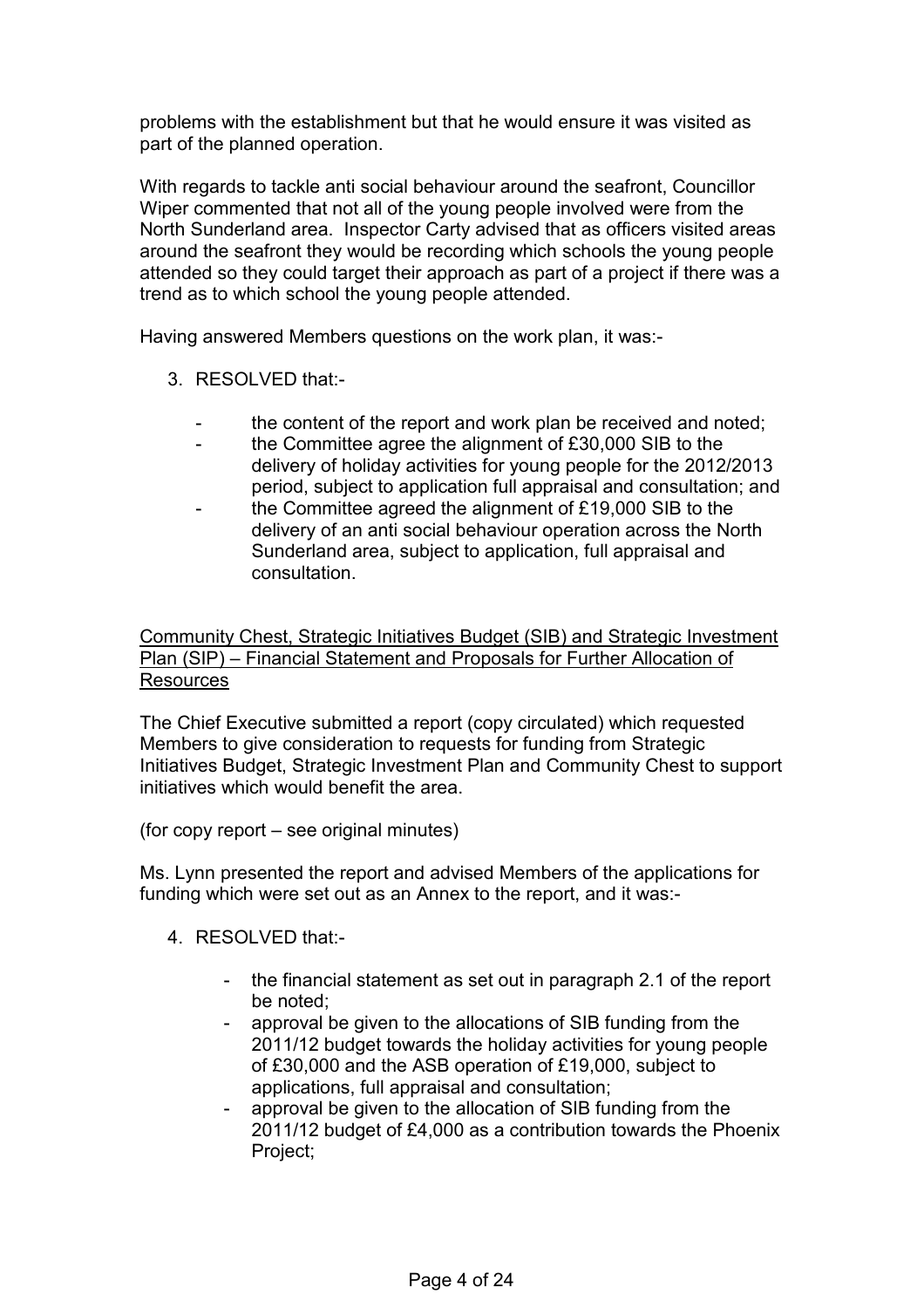- approval be given to the allocation of SIB funding from the 2011/12 budget of £25,000 as a contribution towards the Wearside Allotments Improvements; and
- approval be given to the 10 proposals for support from the 2011/12 Community Chest, totalling £5,275, as set out in the Annex to the report.

## **Influencing Practice, Policy and Strategy**

Provision of XL Village Youth Activity

The Executive Director of Children's Services submitted a report (copy circulated) which provided information on the current position in relation to the XL Youth Village provision both citywide and specifically in the North Area.

(for copy report – see original minutes)

Mr. Lee Ferry, XL Youth Village Coordinator, presented the report which detailed the current position together with proposals for amendment to the delivery model in order to provide better value for money and which also sought approval for the intended summer sites as proposed by the North Sunderland Area Task and Finish Group.

To compliment the report Mr. Ferry provided Members with a comprehensive powerpoint presentation highlighting:-

- i) the new delivery model<br>ii) the type and scale of pr
- the type and scale of provision
- iii) the time and location of the 4 Block City wide programme
- iv) a depiction of the increase in face to face youth work hours.

Discussion ensued during the course of the presentation around how the provision would be communicated to young people to ensure that they continued to build on the success they already had achieved in the past and Members were advised that they would be promoted a number of ways using social media, the schools and youth providers.

Mr. John Ord, Phoenix Manager, provided an update to Members on the Phoenix project, advising that they had fallen short of the target for participants from the North Sunderland Area due to fewer referrals of young people from that area. Having looked into the reason for this Mr. Ord advised that there had been eleven young people from the area who they had not had the personal addresses for so had not been included in the initial figures.

The Chairman commented that the project was worthy of support and that the contribution it made with regards to young people in the city could only continue to be beneficial, and it was:-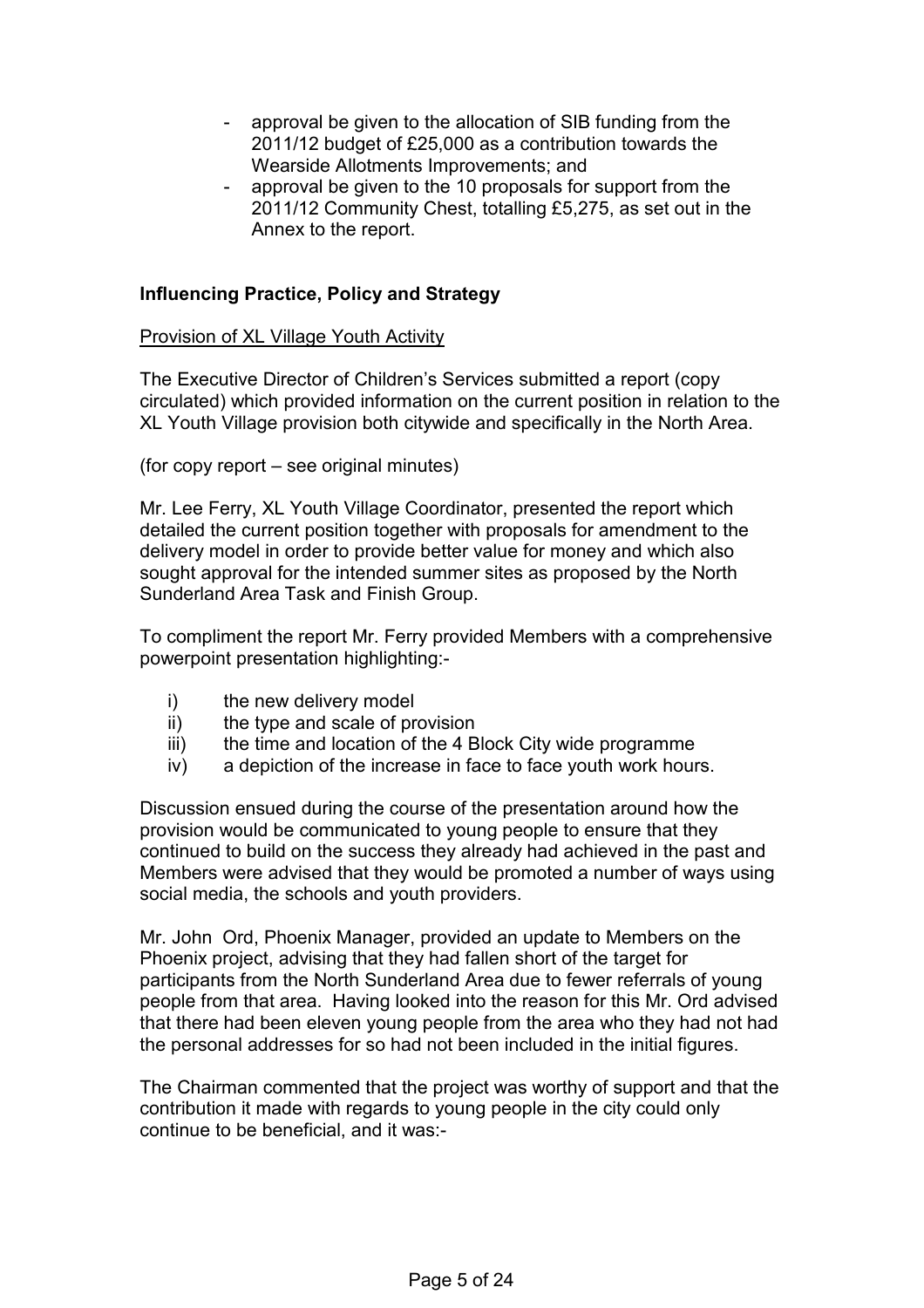- 5. RESOLVED that:
	- the proposed changes in the delivery model be received and noted;
	- the sites for the XL Village locations for summer 2012 as recommended by the North Task and Finish Grou be agreed; and
	- a further report on the progress and outcomes of the project be submitted to a future Committee.

City of Sunderland Local Development Framework : Core Strategy Revised Preferred Options and Supporting Evidence Papers

The Chief Executive submitted a report (copy circulated) which provided members with an opportunity to be consulted on the LDF Core Strategy revised preferred options document.

(For copy report – see original minutes)

Mr. Neil Cole, Lead Policy Officer for Planning, presented the report which advised that the Core Strategy lay at the heart of the Local Development Framework (LDF). It would set out the overarching strategic planning framework for the development of the city for the next 20 years and draw from other strategies of the City Council (such as the Sunderland Strategy and Economic Masterplan). Apart from the allocation of "Strategic Sites", the Core Strategy would otherwise not be site specific and would only indicate the broad locations for delivering new development such as housing, employment and transport. Once the Core Strategy was adopted, all other Development Plan Documents (DPD's) would need to conform to the broad requirements of the Core Strategy.

To compliment the report, Mr. Cole provided Members with a presentation which outlined the purpose of the core strategy, major changes to planning policy arising from the Localism Act and the National Planning Policy Framework, together with the impact on Sunderland and the North Area in particular.

Discussion on the matter ensued with Mr. Cole addressing questions from Members regarding the provision of affordable and social housing, imminent changes in relation to the welfare reform and areas of unoccupied new build housing around the city.

Councillor Shattock referred to the road links in and around the North Sunderland Area and referred to the one way system that was in place at the Wheatsheaf area which left places such as Howick Park completely isolated. She commented that the roads in that area should be reinstated for two way traffic to improve road links to the area and then on to the city centre and asked that the issue be looked into further.

Mr. Odunaiya stated that there was quite clearly a desire for Members to look into transport links into the North Sunderland area and the city and suggested that it be an issue for Members of the Committee to forward on to the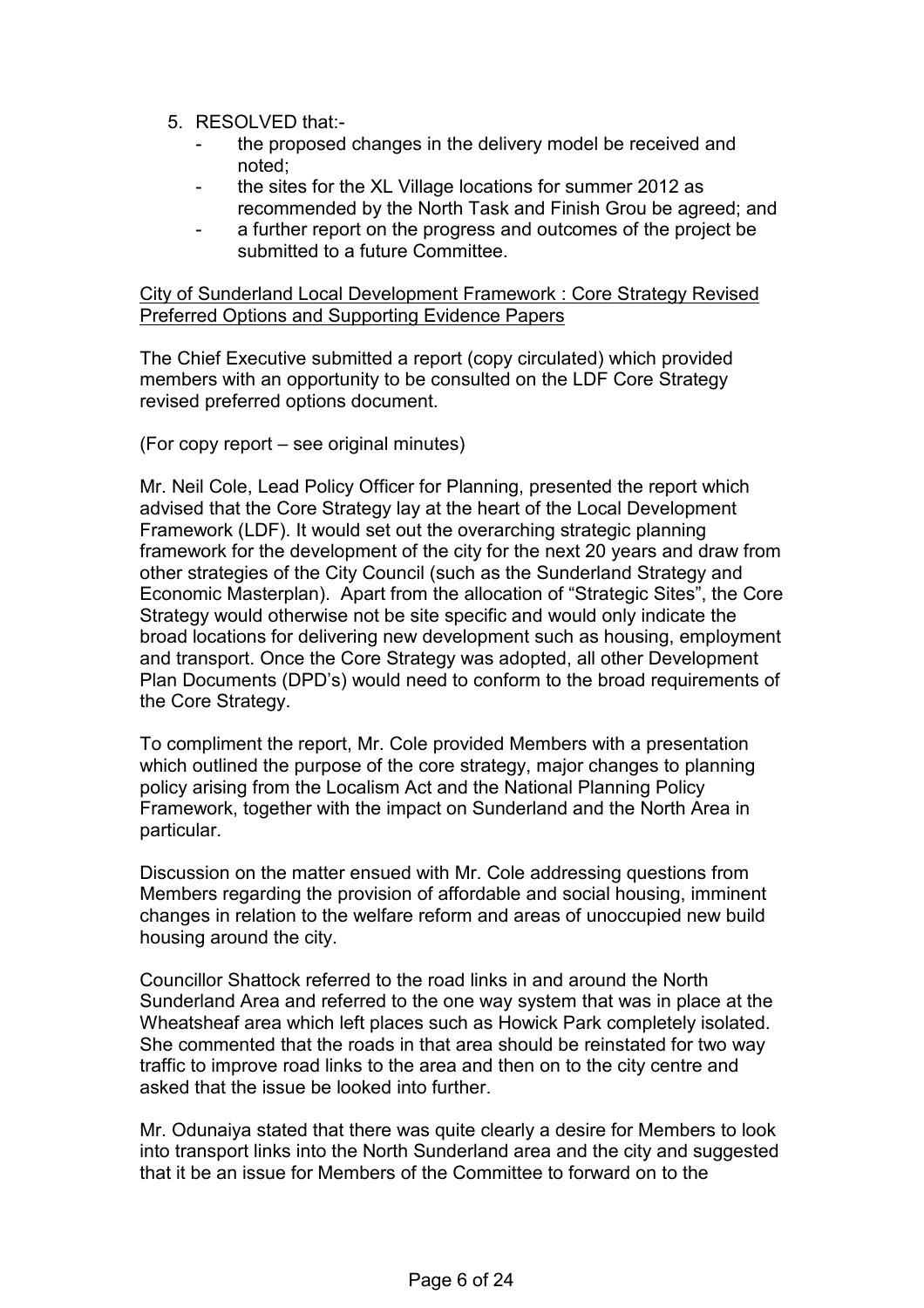proposed Area Boards for consideration in the next municipal year, as to what improvements Member would like to see made and what could actually be undertaken in the area to improve the situation.

6. RESOLVED that the content of the LDF and its relating documents be received and noted.

The Chairman thanked everyone for the attendance and closed the meeting.

(Signed) R. BELL, Chairman.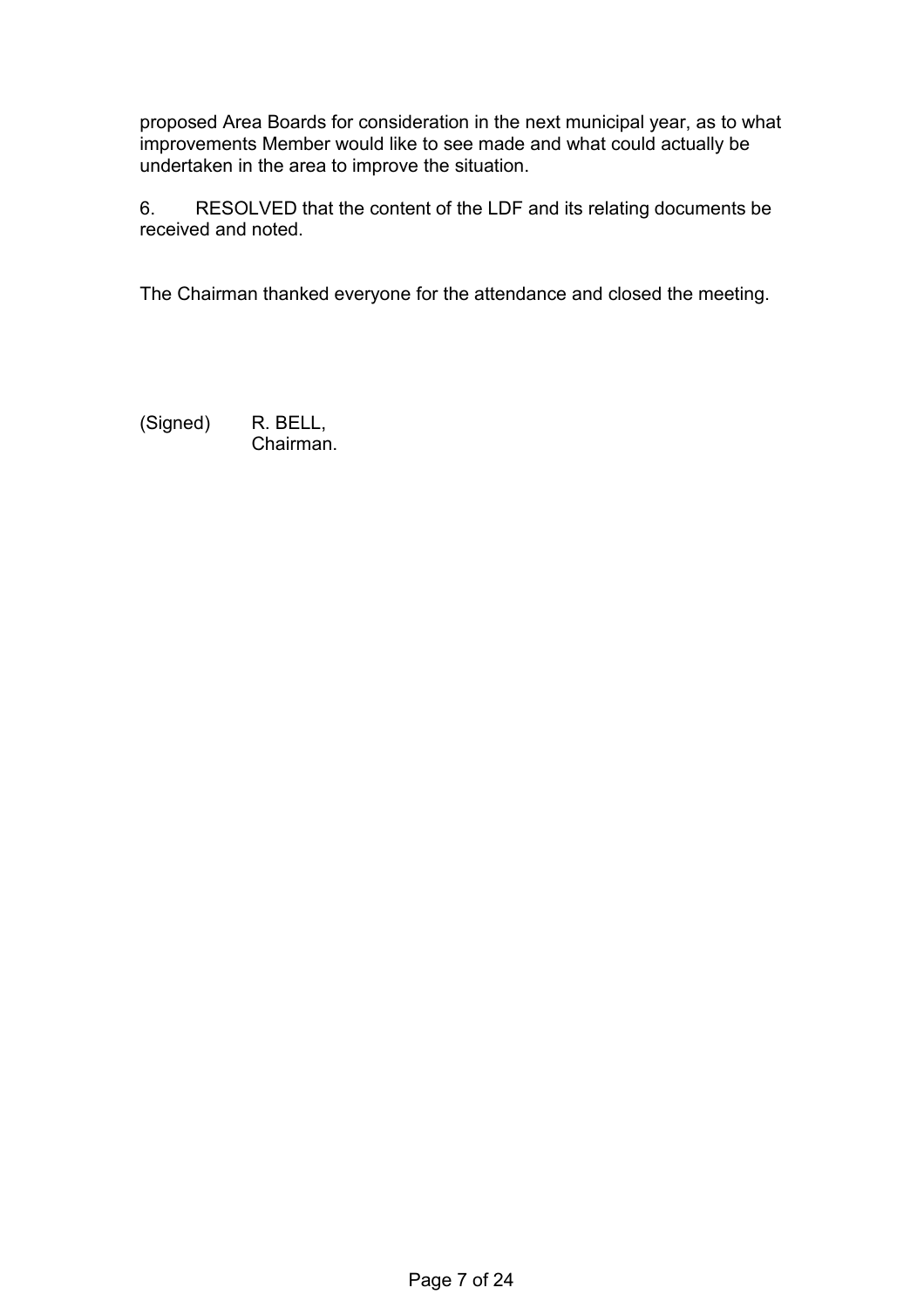## **NORTH SUNDERLAND AREA COMMITTEE 1999 11:00 11:00 11:00 11:00 11:00 11:00 11:00 11:00 11:00 11:00 11:00 11:00 11:00 11:00 11:00 11:00 11:00 11:00 11:00 11:00 11:00 11:00 11:00 11:00 11:00 11:00 11:00 11:00 11:00 11:00 11:0**

### **21 June 2012**

# **REPORT OF THE CHIEF EXECUTIVE**

#### **Setting the Scene - Strengthening the Area Governance Arrangements**

#### **1.0 Purpose of the Report**

1.1 To outline improved changes to the City Council's area governance arrangements and supporting practices, as part of the wider review of the Executive and Committee arrangements agreed by Annual Council on 16 May 2012.

#### **2.0 Background**

- 2.1 As Members are aware, the Area Committees were established to ensure improved service delivery at a local level in the context of value for money and more efficient, transparent and accountable decision making.
- 2.2 For a number of years the Area Committees have achieved this through taking the lead on the development and delivery of Local Area Plans. By working closely with council officers, partners and actively encouraging the participation of local residents the Area Committees have identified all main priorities for the improvement of the area and monitored the quality and effectiveness of services delivered by the council and other main providers in the area.
- 2.3 More recently and as part of the restructuring arrangements in the Council the Responsive Local Services Street Scene Service was set up which introduced the delivery of services including graffiti removal, fly tipping, litter, dog fouling, grass cutting and refuse and recycling at a local level and in a way that is responsive to local needs. The Area Committees have worked effectively to date with Street Scene staff to help to influence service delivery in their areas.
- 2.4 It is intended to increase the range of services delivered at a local level and in doing so develop further the role and capacity of Area Committees to support this devolution.
- 2.5 In practice, the Area Committees will have greater influence in the design, delivery and review of services delivered in, and on behalf, of their communities. The Area Committees will be placed at the heart of decision making and improved practical governance arrangements are being introduced, including the introduction of Area Boards for Place and People in each area.
- 2.6 In doing so, the Area Committees will have real, direct influence over local services and clearer, more direct local accountability, with a focus on action to ensure better outcomes for local people.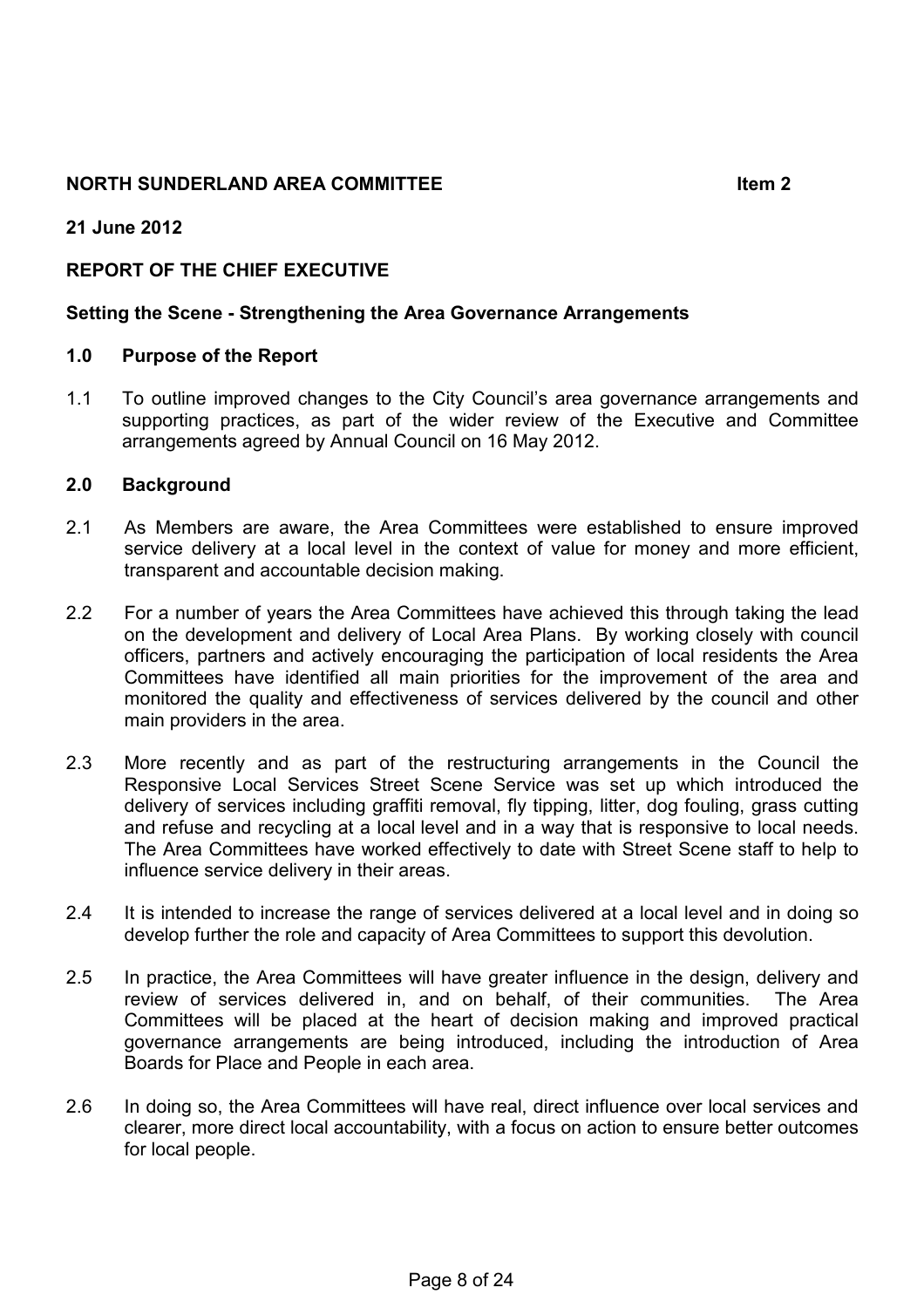## **3.0 Area Governance Arrangements – An Enhanced Governance Structure and Improved Ways of Working**

- 3.1 The Area Committees are part of the Council's Executive Function and have two key roles:-
	- (a) Influencing decisions on services delivered at a local level; and
	- (b) Identification of key priorities for their areas, in the context of supporting the delivery of the Council's Corporate Outcomes Framework at a local level and ensure maximum impact where necessary through utilising its own resources.
- 3.2 The establishment of Place and People Boards in each of the five areas has been introduced to support the Area Committees in delivering against agreed priorities, as illustrated below:-



3.3 Each Board will be chaired by one of the Area Committee's two Vice Chairs and have elected member representation from each of the Area's wards. Members will work alongside key officers in what will be practical action orientated groups. It should be noted that these boards are not decision making bodies and the work / recommendations of the boards will be presented to the Area Committees for final endorsement. Elected member representation on those boards for this Area Committee is as follows:-

| <b>Place Board Membership</b> | <b>People Board Membership</b> |
|-------------------------------|--------------------------------|
| Councillor D Wilson (Chair)   | Councillor S Foster (Chair)    |
| <b>Councillor R Copeland</b>  | <b>Councillor R Davison</b>    |
| <b>Councillor P Stewart</b>   | <b>Councillor C Shattock</b>   |
| Councillor J Wiper            | <b>Councillor B Francis</b>    |
| <b>Councillor S Foster</b>    | <b>Councillor D Wilson</b>     |
| <b>Councillor S Bonallie</b>  | Councillor J Jackson           |
|                               |                                |

3.4 It is intended, however, that the boards are inclusive and open to any members to attend in a non-voting capacity.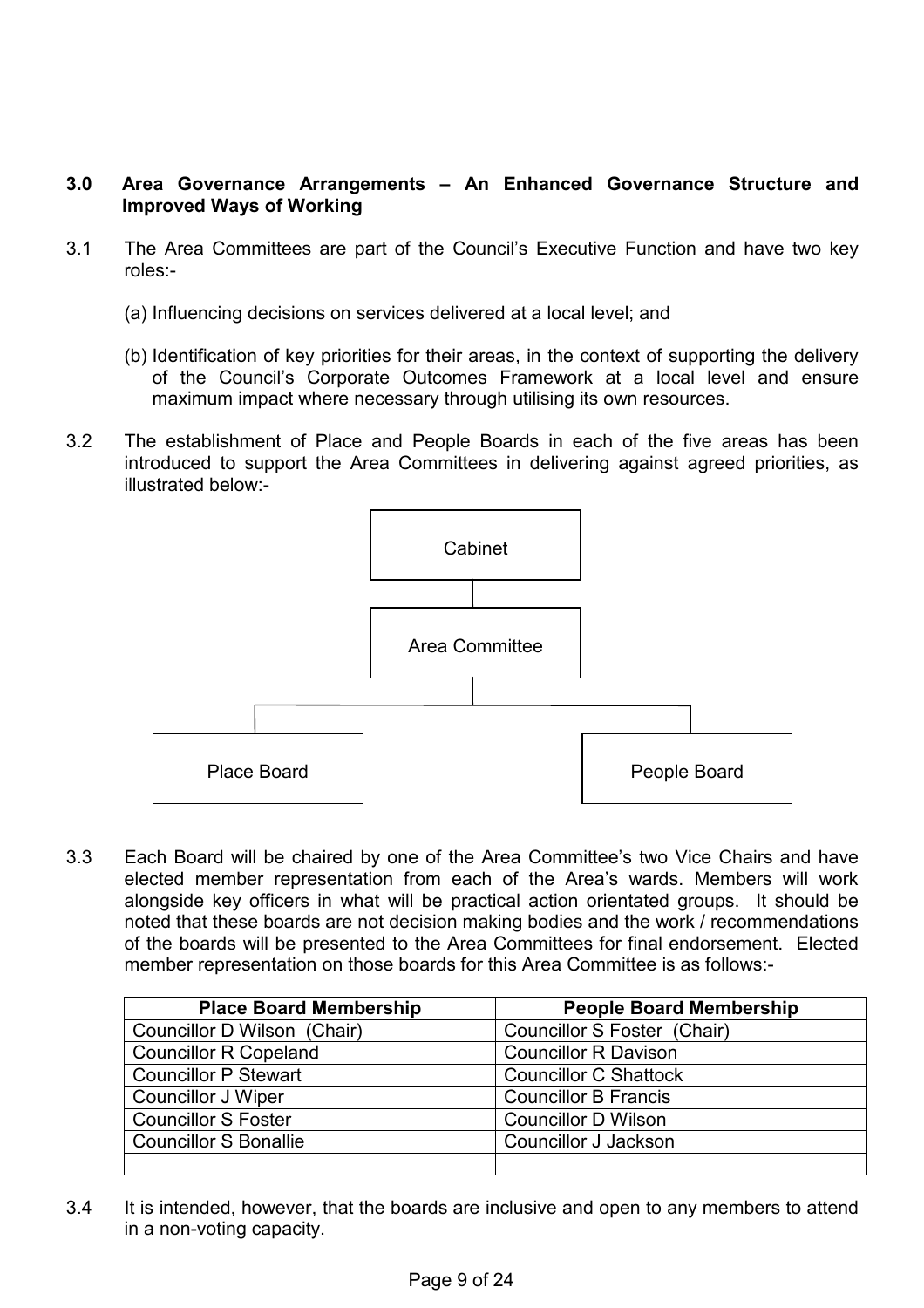## **4.0 Influencing the Delivery of Public Services at an Area level**

- 4.1 Wherever possible the Area Committees will take decisions, shape and influence the delivery of public sector services at a very local level. In utilising elected members unique understanding of the communities in which they serve and putting the needs of residents at the forefront of decisions made, the Area Committees will continue to ensure that services delivered at a local level meet the needs of communities and quality standards are maintained.
- 4.2 There are a number of place based services currently delivered at a local level through 'Responsive Local Services – Street Scene ' as identified earlier in paragraph 2.3 of this report, which include graffiti removal, fly tipping, litter, dog fouling and grass cutting, refuse collection and recycling, with the addition of parks, repairs and play inspection this year, 80% of place services will be delivered at a local level. The Area Committees will now have much more of an influential role in determining how those services are now delivered through the work of the Place Board.
- 4.3 This change in approach will ensure that the Area Committees are continuing to engage with communities on their behalf and influence decisions on services to meet their needs at a local level, achieving better outcomes for local people with a more responsive approach to service delivery.
- 4.4 The role of people boards is currently being determined and will be introduced from September 2012 onwards.

# **5.0 Meeting Management - Frequency of Area Committees / Boards**

- 5.1 To allow the Area Committees the capacity to meet the challenges of this new way of working it is intended that Area Committees will meet five times a year.
- 5.2 The Area Boards will meet on a monthly basis and as such hold a minimum of two board meetings before each meeting of the Area Committees. The boards will be responding to the priorities referred to them by the Area Committee and in turn updating the Area Committee in relation to progress, requests for decisions / funding and the ability to undertake its influencing role as necessary.

### **6.0 Support Arrangements**

- 6.1 The Area Committee will continue to be supported by Ron Odunaiya, Area Lead Executive and Gilly Stanley, Area Officer in terms of how it develops and delivers on its area priorities. The Area Committee will also be support by Joanne Stewart, Principal Governance Services Officer, in terms of the governance arrangements.
- 6.2 In the short term, Sandra Mitchell Head of Service for Early Intervention and Locality Services will support the Area Committee in the establishment of the Area Boards.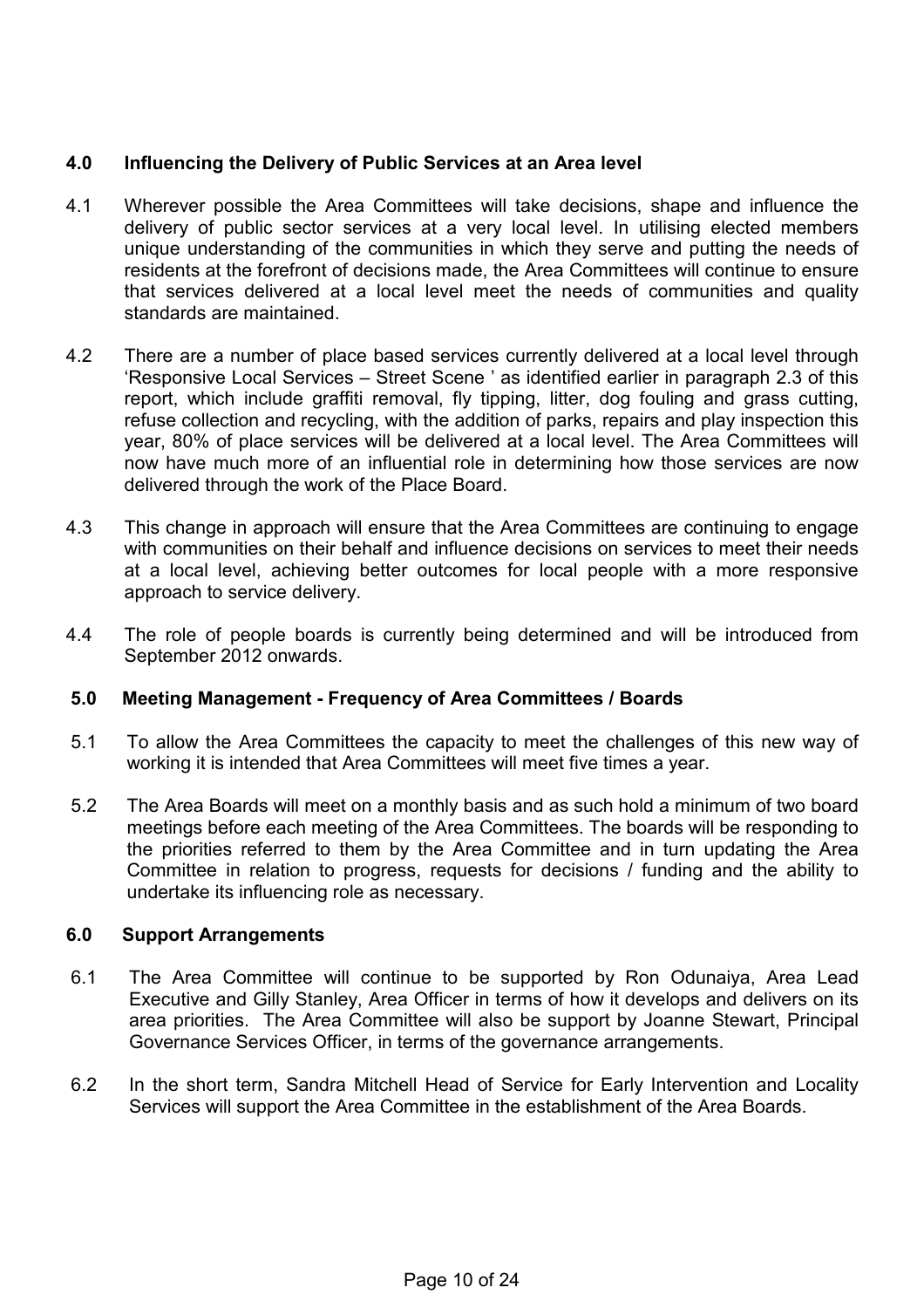#### **7.0 Impact on the Allocation of Strategic Initiatives Budget and Community Chest Grants**

- 7.1 The Strategic Initiatives Budget (SIB) remains unchanged and continues to be a resource made available to the Area Committees' to allocate against agreed area priorities only. It should be noted that SIB city-wide applications are not permitted where they impact upon any more than two areas.
- 7.2 The Community Chest is a grant made available to ward members to allocate to community groups in their own wards, up to a maximum of six wards. The three ward members will continue to make the decisions on applications at a ward level.
- 7.3 As the Area Committee will meet five times a year, a responsive decision making process is to be introduced to ensure, where necessary, urgent decisions can be made in relation to SIB, Community Chest and Healthy Cities Fund applications.

### **8.0 Recommendation**

8.1 It is recommended that the Area Committee a) Receives the report outlining the improved changes to its operating framework and asks any questions felt appropriate; and b) Approves membership of the Place and People Boards as outlined in 3.3 of this report.

## **9. Background Papers**

9.1 There were no background papers used in the preparation of this report.

Contact Officer Julie Lynn, Area Officer (North) Tel: 0191 561 1932 Email: Julie.lynn@sunderland.gov.uk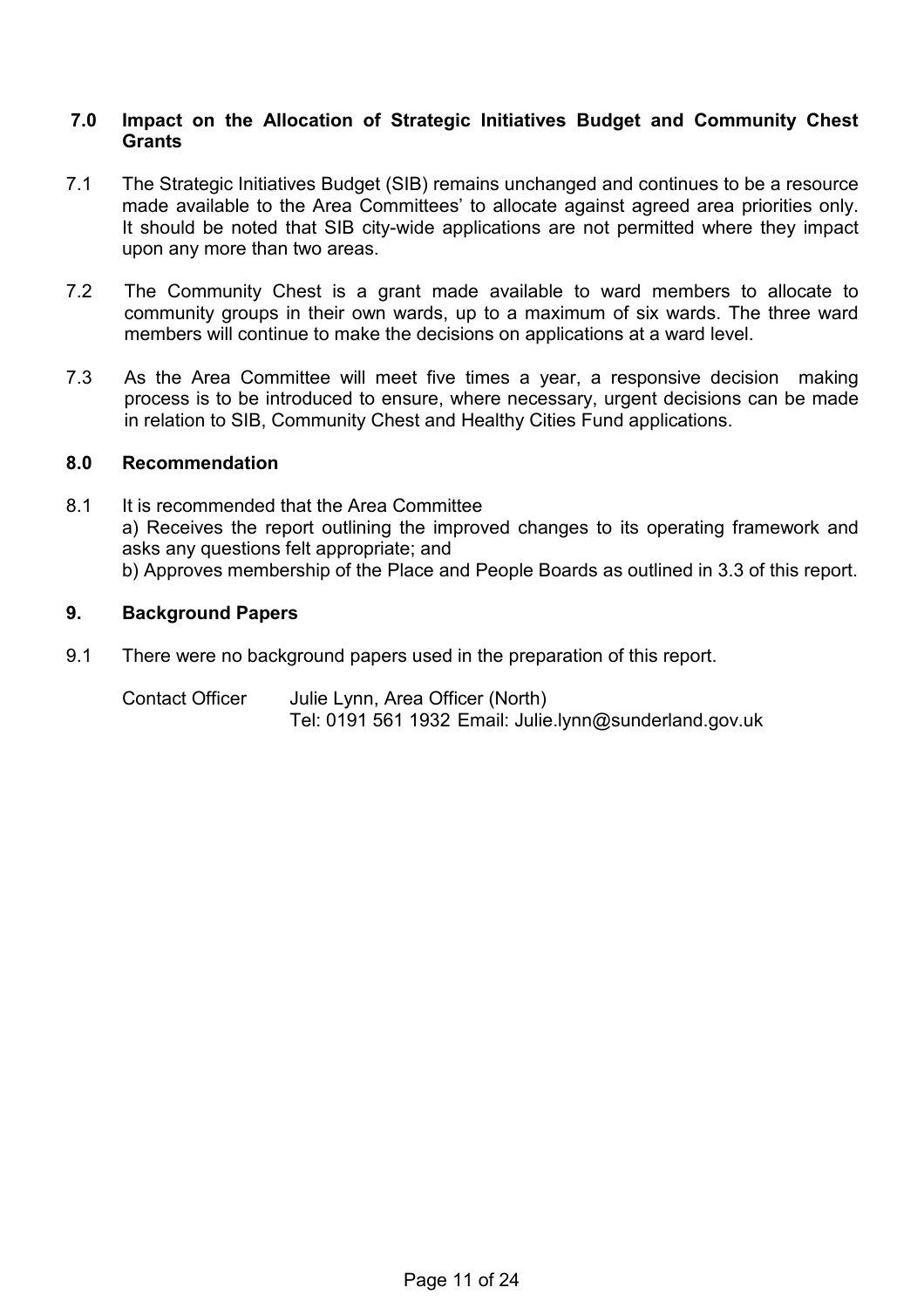### **NORTH SUNDERLAND AREA COMMITTEE AND SUNDERLAND AREA COMMITTEE**

# **21 June 2012**

# **REPORT OF THE CHIEF EXECUTIVE**

# **Determining the Area Committee's Priorities for 2012/13**

### **1.0 Purpose of the Report**

1.1 To determine the Area Committee's key areas of priority for the year ahead, which will form the basis of the Committee's Local Area Plan for 2012/13.

### **2.0 Background**

- 2.1 In 2011 the City Council agreed to refresh the Sunderland Strategy and identify ways in which to strengthen the strategy, both in its delivery and measurement of performance. One of the agreed improvements is the introduction of the City Council's Corporate Outcomes Framework. The Framework identifies how the City Council intends to support the delivery of the city outcomes and specifically focuses on the City Council's unique contribution to delivering those outcomes.
- 2.2 The review of the Local Area Plans and the Area Committees' priorities for 2012/13 is integral to ensuring the delivery of those outcomes at a local level.
- 2.3 At the workshop held in May 2012, Members of the Area Committee considered data relevant to the area circumstances in the context of those emerging Corporate Outcomes. Members also brought to the discussions their own unique understanding of their communities which focused around:-
	- (a) Where the Area Committee could influence how services are delivered at a local level;
	- (b) How the Area Committee could impact upon the delivery of Corporate Outcomes at a local level; and
	- (c) To review the current activity delivered by the Area Committee and to determine whether it remained an area of priority to continue.
- 2.4 The priorities that began to emerge from the workshop were shared with residents at the State of the Area Debate and with Voluntary and Community Sector (VCS) partners through the VCS network, the results of the consultation are outlined later within this report.

### **3.0 Emerging Priorities**

3.1 **Annex 1** identifies the proposed Local Area Plan and Area Priorities for the Area Committee's consideration identifying where the Area Committee proposed it could both influence and have impact on and as such what its priorities for funding might be for the year ahead.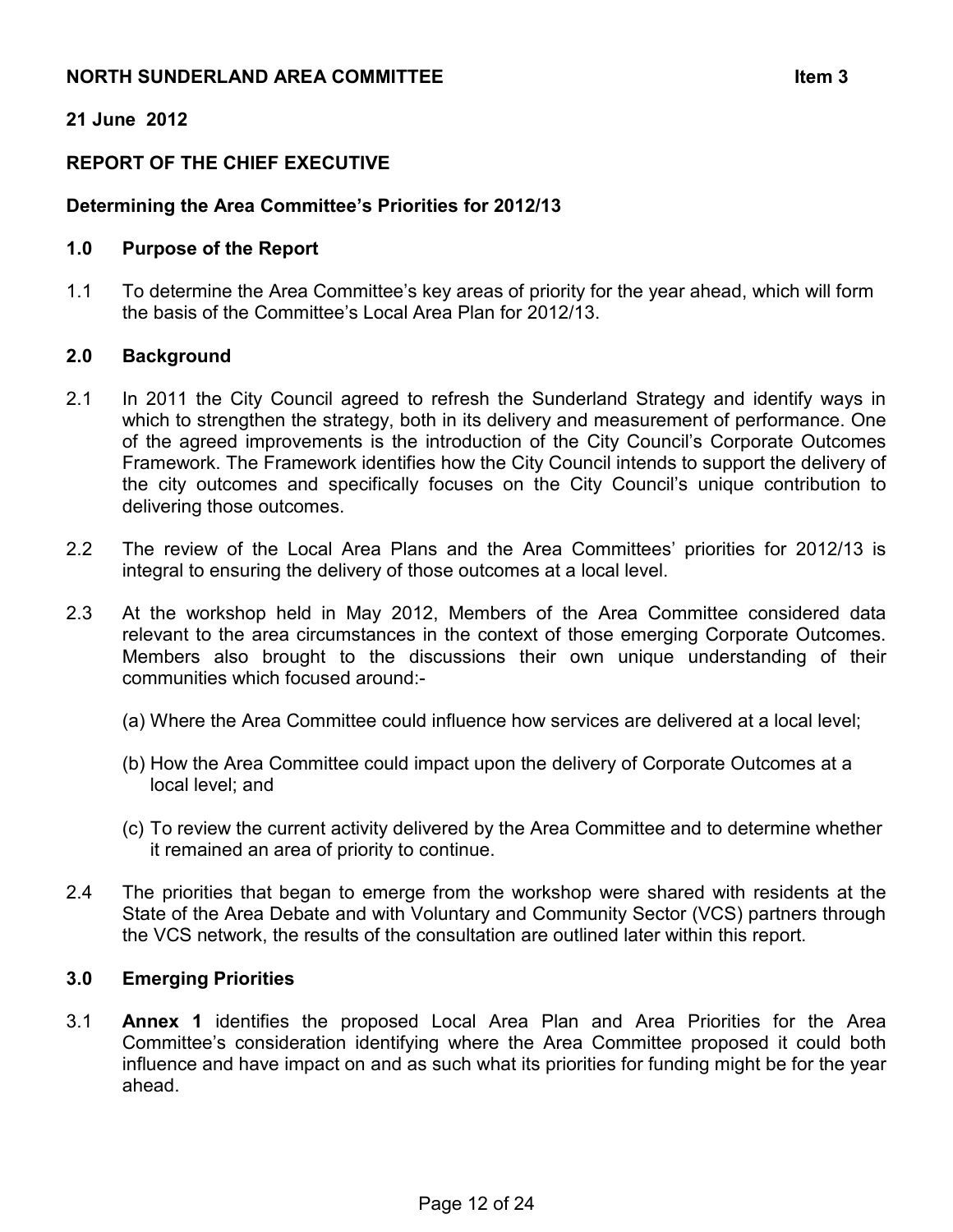- 3.2 In summary, proposed priorities for 2012/13 are:-
	- (1) Anti Social Behaviour
	- (2) Job Prospects for Young People
	- (3) Activities for Young People
	- (4) Environment and Shopping Centre Improvements
	- (5) Accessibility of services and facilities

## **4.0 Consultation Outcomes**

- 4.1 At the State of the Area Debate on  $28<sup>th</sup>$  May residents were asked to identify their main priorities for action in the forthcoming year, considering the emerging priorities or whether there were more important issues mattered to them at a local level. Additionally the VCS networks were asked for their views in helping the Area Committee to set their priorities for the coming year. The outcome of this consultation is provided as follows:-
- 4.2 Residents and local VCS organisations highlighted the same priorities as those identified above, with Anti Social Behaviour and Attractive and Cared for Environment being the most important.
- 4.3 The Area Committee is asked to note the information outlined in paragraph 4.2 and consider those issues raised, when determining the priorities for the year ahead and the Local Area Plan

### **5.0 Next steps**

5.1 Following agreement of the priorities at tonight's meeting, the Area Committee will then be requested to determine the detail of the Local Area Plan's work plan for 2012/13. It is anticipated a further workshop will be held with all Members of the Committee to confirm activity and actions to be referred to the relevant Place and People Boards as part of the strengthened area governance arrangements. Area Committee will also consider whether the Committee wishes to ring fence funding to support agreed priorities, actions and activity.

# **6.0 Recommendations**

- 5.1 The Committee is requested to:-
	- (a) Consider the issues raised by residents at the State of the Area Debate and the VCS Network and agree the priorities for 2012/13 year ahead, which will form the basis of their Local Area Plan; and
	- (b) Agree to hold a further workshop to determine the detailed North Area Committee LAP work plan for 2012/13, as referred to in paragraph 5.1 and evaluate the Area Debate.

Contact Officer Julie Lynn, Area Officer (Sunderland North) Tel: 0191 5611932 Email:Julie.lynn@sunderland.gov.uk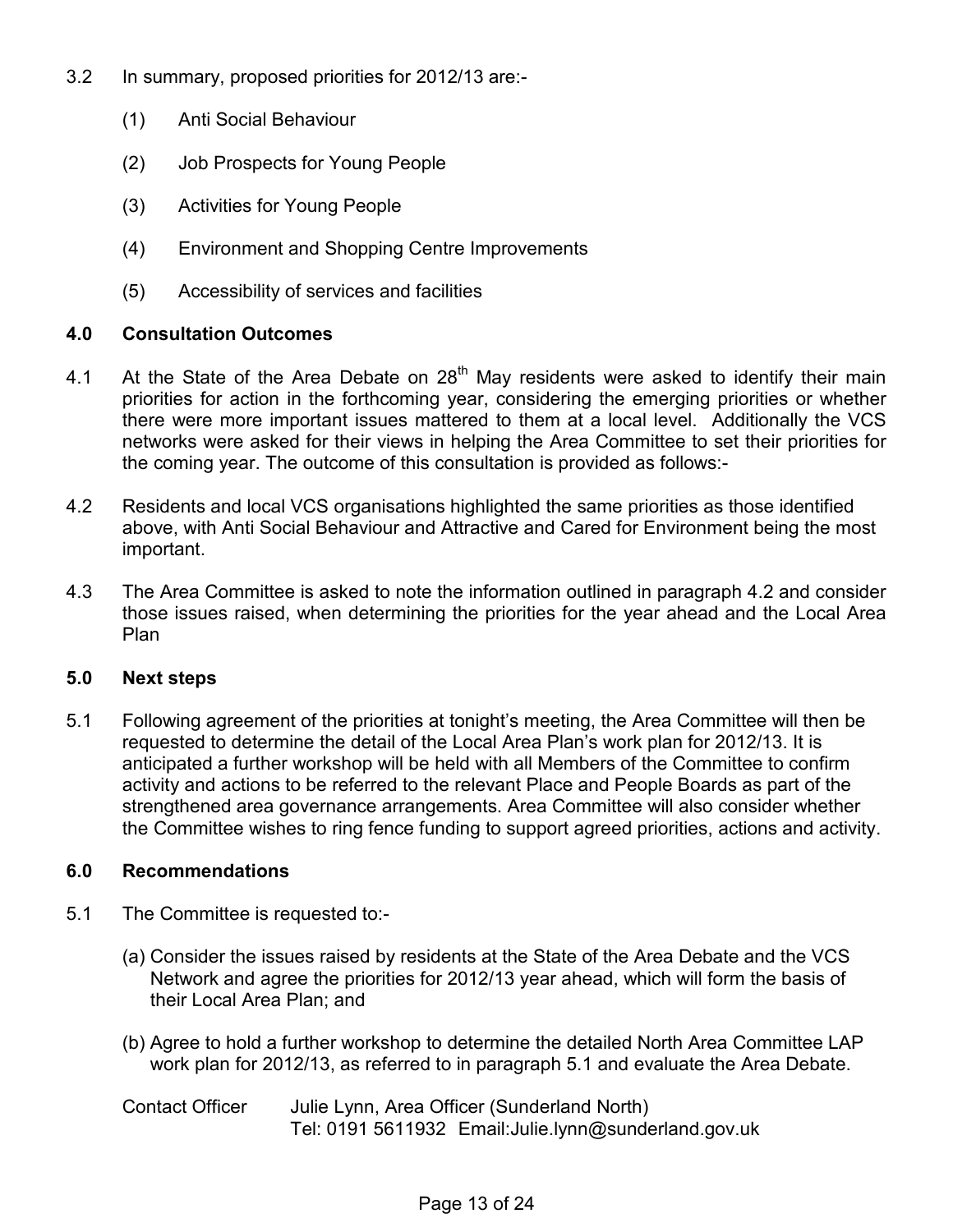# **PEOPLENorth Local Plan 2012/13**

| <b>Corporate Outcomes</b><br><b>Framework &amp; Area Outcomes</b>                                                  | <b>What will Area Committee do?</b>                                                                                              |                                                                                                                               | <b>Role for Area</b><br><b>Committee</b>                                                       |
|--------------------------------------------------------------------------------------------------------------------|----------------------------------------------------------------------------------------------------------------------------------|-------------------------------------------------------------------------------------------------------------------------------|------------------------------------------------------------------------------------------------|
|                                                                                                                    | Influencing role                                                                                                                 | <b>Local Action</b>                                                                                                           |                                                                                                |
| Corporate: A City where everyone is<br>as healthy as they can be and enjoys<br>a good standard of well being       | Influence GP Clinical Commissioning Group<br>(CCG) at an area level.<br>Receive information and evidence to identify             | Area representation at CCG and potential<br>links to People Board in each of the 5<br>areas.                                  | Strategic Influencing role                                                                     |
| Area: Contribute to ensuring North<br>has healthy outcomes and lifestyles.                                         | health needs to inform influencing role on service<br>provision.                                                                 | Commissioning of projects through the<br>Healthy City Investment Fund (HCIF)                                                  |                                                                                                |
|                                                                                                                    | Transfer of public health responsibilities, ensuring<br>health inequalities and how these will be<br>addressed at a local level. | Monitoring and receiving information in<br>recognition of any new issue being raised<br>and action that may need to be taken. |                                                                                                |
| Corporate: A City with high levels of<br>skills, educational attainment and<br>participation                       | Influence the strengthening families agenda<br>Influence processes applied by schools and                                        | Develop<br>$\overline{a}$<br>to<br>support<br>programme<br>employment opportunities for young people.                         | <b>Job Prospects and</b><br><b>Activities for young</b><br>people                              |
| Area: Continue to support working to<br>help local young people                                                    | education providers to ensure employment routes<br>available.                                                                    | Audit local need and<br>processes to<br>understand how education providers link<br>with employers                             | <b>IDENTIFIED AS A</b><br>PRIORITY FOR LOCAL<br><b>ACTION</b>                                  |
|                                                                                                                    | Influence skills development to ensure local<br>employer need is matched to local skills base                                    | Assess employers skills requirements<br>compared to skills of local workforce                                                 | Strategic Influencing role                                                                     |
| Corporate: A City which is and feels<br>even safer and more secure                                                 | Influence mainstream resources & strengthen<br>partnerships ensuring continued collaboration                                     | Working through LMAPS ensure local<br>issues and problems are addressed.                                                      | Strategic Influencing role<br>Anti Social Behaviour<br><b>IDENTIFIED</b><br>AS<br>$\mathsf{A}$ |
| Area: Continue to<br>ensure<br>key<br>collaboration<br>partnerships<br>and<br>maintains the good results achieved. | Understand and influence the role of the Police<br>Commissioner and service delivery.                                            | AC<br>Monitor<br>funded<br>projects<br>and<br>programmes developed through LMAPS<br>addressing crime and disorder issues.     | PRIORITY FOR LOCAL<br><b>ACTION</b>                                                            |
|                                                                                                                    | Receive information to enable the influence of<br>accessibility of services and facilities that divert<br>from ASB.              | Receive relevant reports to inform future<br>action.                                                                          |                                                                                                |
| Corporate: A<br>City<br>that ensures<br>people are<br>able<br>to<br>look after<br>themselves                       | Influencing role through the Health and Well Being<br>Board and the Strengthening Families Agenda                                | Monitoring and receiving information in<br>recognition of any new issue being raised<br>from influencing role/reporting       | Strategic Influencing role                                                                     |
| Area: Contribute to safeguarding<br>and promoting the welfare of North's<br>most vulnerable.                       | Understand the impact of Welfare Reform and<br>transfer of responsibilities                                                      | Representation at VCS.                                                                                                        |                                                                                                |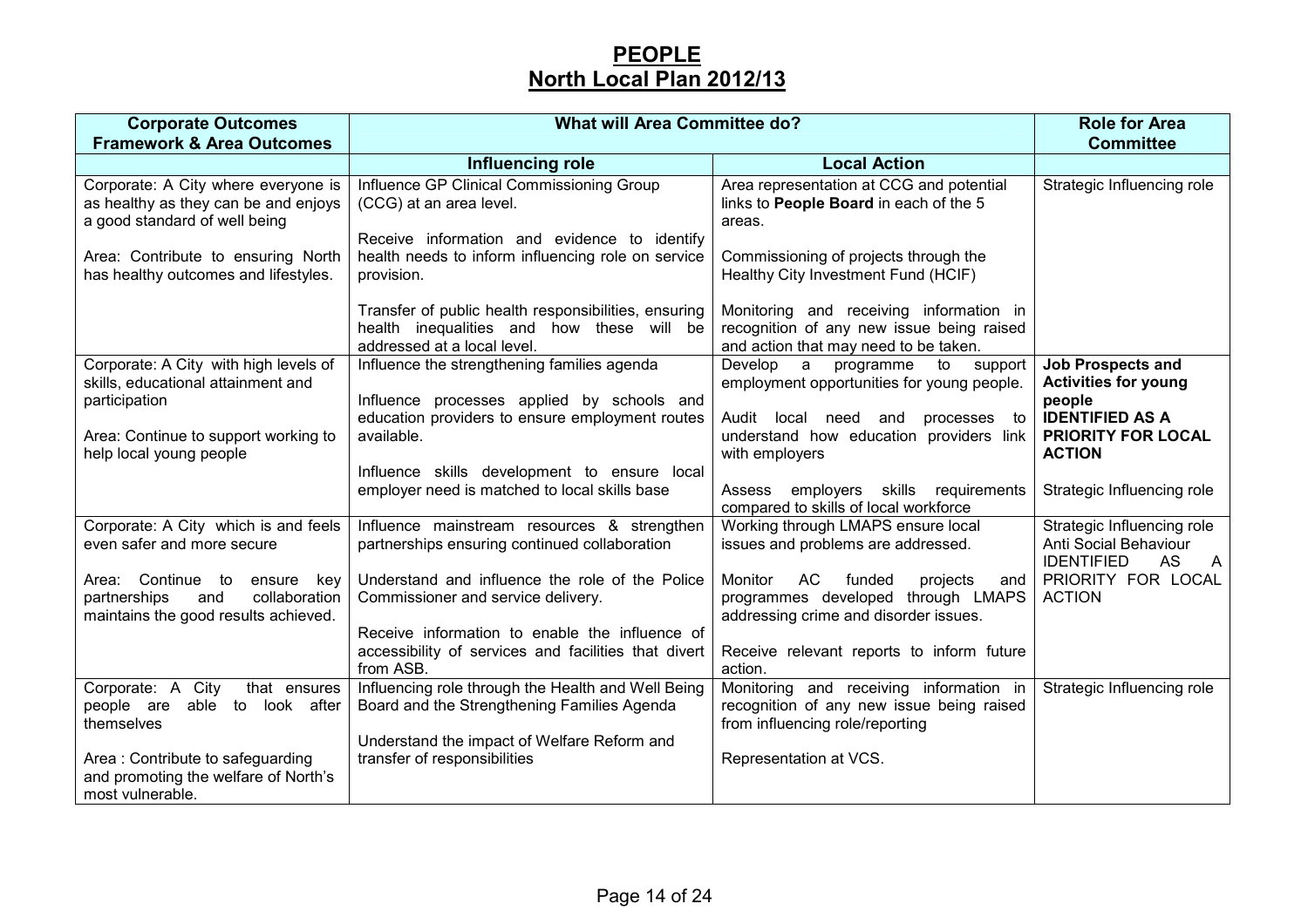# **PLACENorth Local Plan 2012/13**

| <b>Corporate Outcomes</b><br><b>Framework &amp; Area Outcomes</b>                                                                                                                                                                                                                                                                                                                                                                                | <b>What will Area Committee do?</b>                                                                                                                                                                                                                                                                                                                                                 | <b>Role for Area</b><br><b>Committee</b>                                                                                                                                                                                                                                                                                                                                                                                                                                                                            |                                                                                                                                                                                                         |
|--------------------------------------------------------------------------------------------------------------------------------------------------------------------------------------------------------------------------------------------------------------------------------------------------------------------------------------------------------------------------------------------------------------------------------------------------|-------------------------------------------------------------------------------------------------------------------------------------------------------------------------------------------------------------------------------------------------------------------------------------------------------------------------------------------------------------------------------------|---------------------------------------------------------------------------------------------------------------------------------------------------------------------------------------------------------------------------------------------------------------------------------------------------------------------------------------------------------------------------------------------------------------------------------------------------------------------------------------------------------------------|---------------------------------------------------------------------------------------------------------------------------------------------------------------------------------------------------------|
|                                                                                                                                                                                                                                                                                                                                                                                                                                                  | <b>Influencing role</b>                                                                                                                                                                                                                                                                                                                                                             | <b>Local Action</b>                                                                                                                                                                                                                                                                                                                                                                                                                                                                                                 |                                                                                                                                                                                                         |
| Corporate: An attractive modern city<br>where people choose to invest, live,<br>work and spend leisure time<br>Area: High quality built and natural<br>environments in North.                                                                                                                                                                                                                                                                    | Influence RLS and street scene delivery.<br>Influence Core Strategy and approach to<br>Housing issues.<br>Accessibility of services, facilities, events and<br>information                                                                                                                                                                                                          | Monitor AC funded projects addressing<br>environment and street scene issues.<br>Develop and deliver programmes in partnership<br>which will improve the physical and<br>environmental appearance of the North<br>including shopping centres                                                                                                                                                                                                                                                                        | Greenspace<br>improvements<br>including shopping<br>centres<br><b>IDENTIFIED AS A</b><br><b>PRIORITY FOR LOCAL</b><br><b>ACTION</b><br>Strategic Influencing role                                       |
| Corporate: A responsible, well<br>looked after city that is adaptable to<br>change<br>Area: A North adaptable to change<br>and with a strong sense of<br>community: Continue to support the<br>significant partnership working,<br>influencing the redesign of services<br>and development of facilities, and<br>support community resilience,<br>inclusion and involvement.<br>Corporate: A well connected City<br>Area: A well connected North | Influence delivery of play and youth provision<br>and XL villages.<br>Receive information on services and facilities<br>available for children and young people in North<br>and refer findings to People Board to<br>influence/action.<br>Influence approach to parking and highways<br>issues.<br>Influence public transport delivery, accessibility,<br>affordability and routes. | Continue to refer local issues to Area Response<br>Team and Place Board<br>Continue partnership working in local<br>communities to physically improve the local<br>area.<br>Monitor and influence the delivery of holiday<br>activities for young people funded through AC.<br>Through VCS network encourage and support<br>capacity building to deliver events and activities.<br>Monitoring<br>and receiving<br>information<br>in<br>recognition of any new issue being raised from<br>influencing role/reporting | <b>Accessibility of</b><br>services, facilities,<br>events and information<br><b>IDENTIFIED AS A</b><br>PRIORITY FOR LOCAL<br><b>ACTION</b><br>Strategic Influencing role<br>Strategic Influencing role |
| Corporate: A city where cultural<br>identity and vibrancy act as an<br>attraction<br>Area: North's Cultural Identity:<br>Continue to support activities and<br>events which celebrate North's<br>culture and identity.                                                                                                                                                                                                                           | Influencing role with City Services to determine<br>future strategy for managing local events and<br>celebrations.<br>Influence and encourage heritage activity within<br>the North.                                                                                                                                                                                                | Monitor AC funded projects and the Heritage<br>Action Plan in place.<br>Continue to monitor and receive information<br>relating to celebrations, events and activities<br>taking place throughout 2012.<br>Encourage heritage activity in the North through<br>the VCS Network                                                                                                                                                                                                                                      | Heritage<br><b>IDENTIFIED AS A</b><br><b>PRIORITY FOR LOCAL</b><br><b>ACTION</b><br>Strategic Influencing role                                                                                          |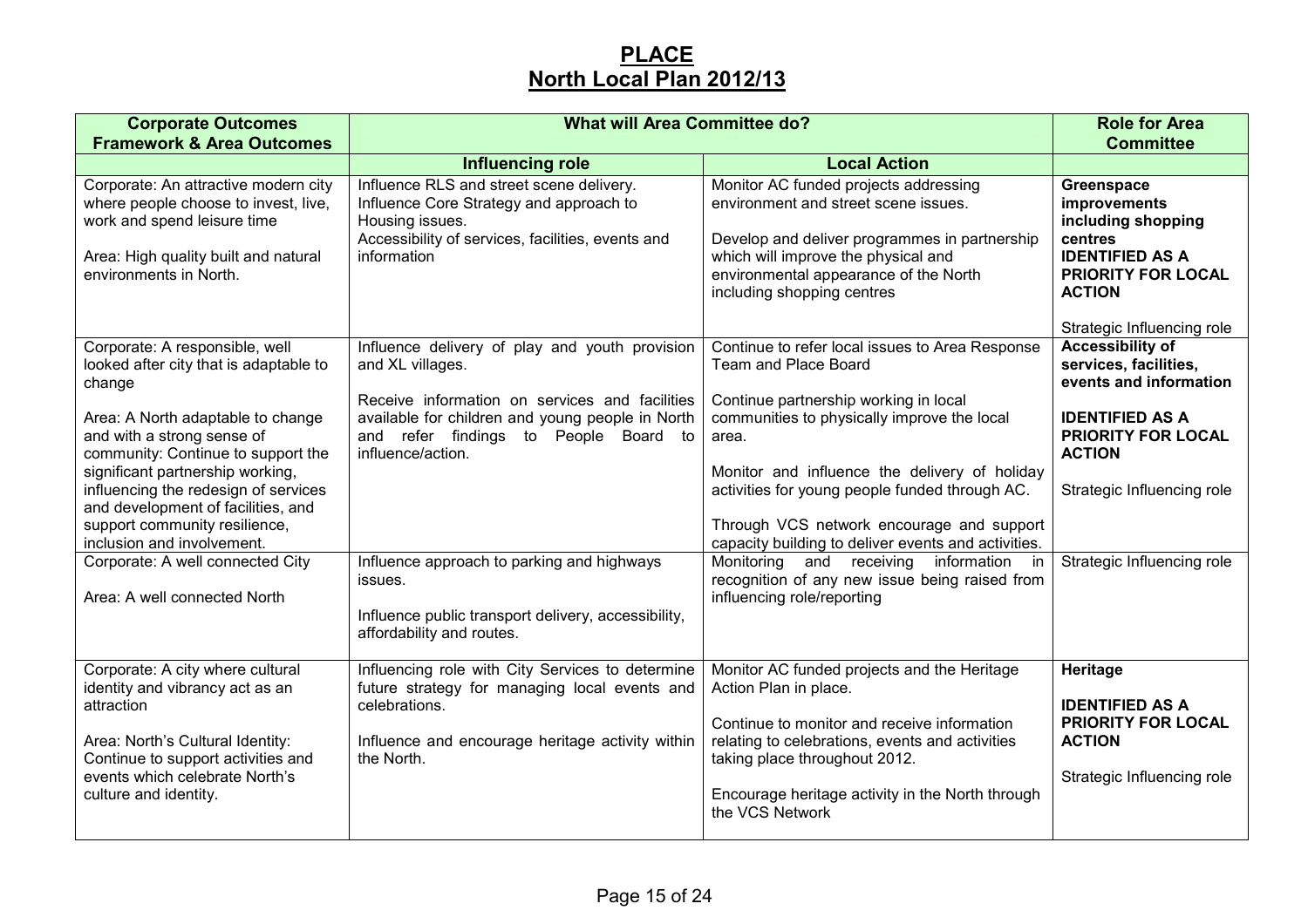#### **NORTH SUNDERLAND AREA COMMITTEE MEETING 21st June 2012**

#### **EXECUTIVE SUMMARY SHEET – PART I**

#### **Title of Report**:

Financial statement and proposals for further allocation of funding

#### **Author(s):**

Chief Executive

## **Purpose of Report:**

This report requests Area Committee consideration of proposals for the allocation of the Strategic Initiatives Budget (SIB) and Community Chest to support initiatives that will benefit the area.

#### **This report denotes an item relating to an executive function**

#### **Description of Decision:**

The Committee is requested to approve the following: Note the financial statement for Area Committee funding for 2012/13

- Annex 2: i) Approve 2 proposals for support from 2012/2013 SIB budget 1 Castleview Academy MUGA **E**58,000 2. Sunderland North Sports Complex Improvement Project £16,698.48
- Annex 3: ii) Approve 10 proposals for support from 2012/2013 Community Chest budget totalling £15,674.27

**Is the decision consistent with the Budget/Policy Framework?** Yes

#### **Suggested reason(s) for Decision:**

The Area Committee has been allocated £288,548 per annum from the Strategic Initiatives Budget to promote action on key priorities identified in the relevant Local Area Plan and to attract other funding into the area.

The Community Chest forms part of the Strategic Initiatives Budget and £250,000 is available for the scheme in 2012/2013; £10,000 for each Ward.

**Alternative options to be considered and recommended to be rejected:**  The circumstances are such that there are no realistic alternatives that could be considered.

| Is this a "Key Decision" as defined in<br>the Constitution?<br>N٥<br>Is it included in the Forward Plan? | <b>Relevant Scrutiny Committee:</b> |
|----------------------------------------------------------------------------------------------------------|-------------------------------------|
|----------------------------------------------------------------------------------------------------------|-------------------------------------|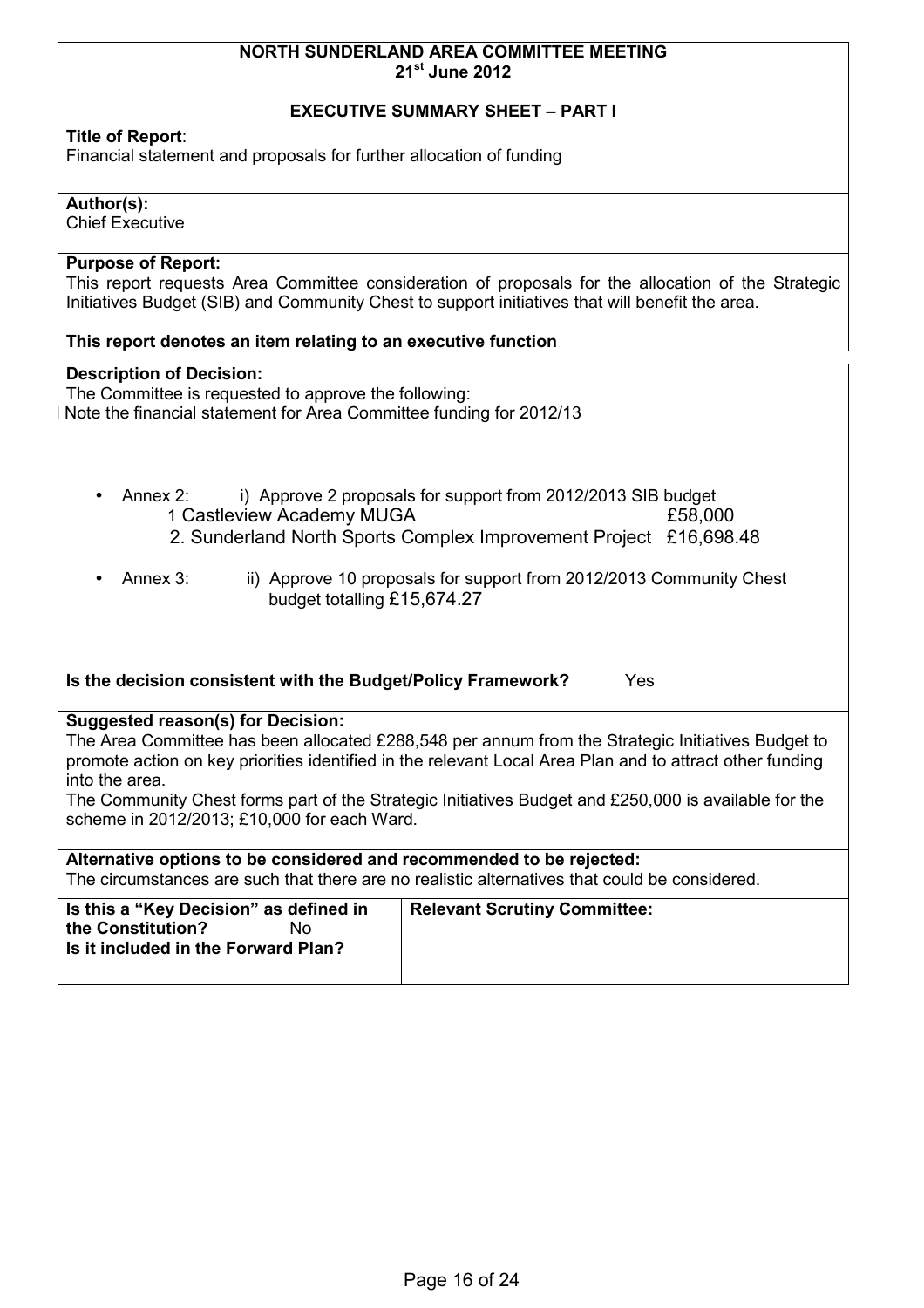#### **21st June 2012**

# **REPORT OF THE CHIEF EXECUTIVE**

## **Community Chest and Strategic Initiative Budget (SIB) – Financial Statement and Proposals for further allocation of Resources**

#### **1. Why has it come to Committee**

1.1 Area Committee has delegated budgets to allocate to specific strategic priorities identified in the Local Area Plan, with the overall aim to benefit the wider community and to attract other funding into the area. The report provides a financial statement as an update position on progress in relation to allocating SIB and Community Chest.

#### **2 Financial statement North Area Committee Funding streams 2012/2013 as at 21st June 2012**

#### 2.1 **SIB – Financial Statement (projects approved to date)**

| <b>SIB: North SIB Statement June 2012</b><br>* £288,548 was allocated for 2012 - 2013, with nil carried over from 2011 - 2012<br>Providing a Balance of £288,548 |                                                                                           |                         |                              |                   |  |
|------------------------------------------------------------------------------------------------------------------------------------------------------------------|-------------------------------------------------------------------------------------------|-------------------------|------------------------------|-------------------|--|
|                                                                                                                                                                  | <b>Committee</b><br><b>Date</b>                                                           | <b>Main Fund</b><br>80% | <b>Opportunities:</b><br>20% | <b>Total 100%</b> |  |
| <b>Available Funding</b><br>2012/13 *                                                                                                                            | 21.6.2011                                                                                 | £230,838.40             | £57,709.60                   | £288,548          |  |
| <b>Project Name</b><br><b>Wearside Small</b>                                                                                                                     |                                                                                           |                         |                              |                   |  |
| <b>Holder Allotments</b>                                                                                                                                         | 23.04.12                                                                                  | £25,650                 |                              | £262,898          |  |
| <b>Phoenix Project</b>                                                                                                                                           | 23.04.12<br>23.04.12<br>Subject to full)                                                  |                         | £4,000                       | £258,898          |  |
| <b>Holiday Activities</b><br>for Young People                                                                                                                    | application,<br>consultation<br>and appraisal)<br>23.04.12                                | £30,000                 |                              | £228,898          |  |
| <b>ASB Operation</b>                                                                                                                                             | Subject to full<br>application,<br>consultation<br>and appraisal)<br>19.03.12<br>(£30,745 | £19,000                 |                              | £209,898          |  |
| <b>Healthy City</b><br>Funding                                                                                                                                   | awarded<br>from TPCT)                                                                     |                         |                              | £240,643          |  |
| <b>Balance</b>                                                                                                                                                   |                                                                                           | £156,188.40             | £53,709.60                   | £240,643          |  |

2.1.1 The following projects detailed in **Annex 2** are presented for approval:

| 1. Castleview Academy MUGA                                        | £58,000 |
|-------------------------------------------------------------------|---------|
| 2. Sunderland North Sports Complex Improvement Project £16,698.48 |         |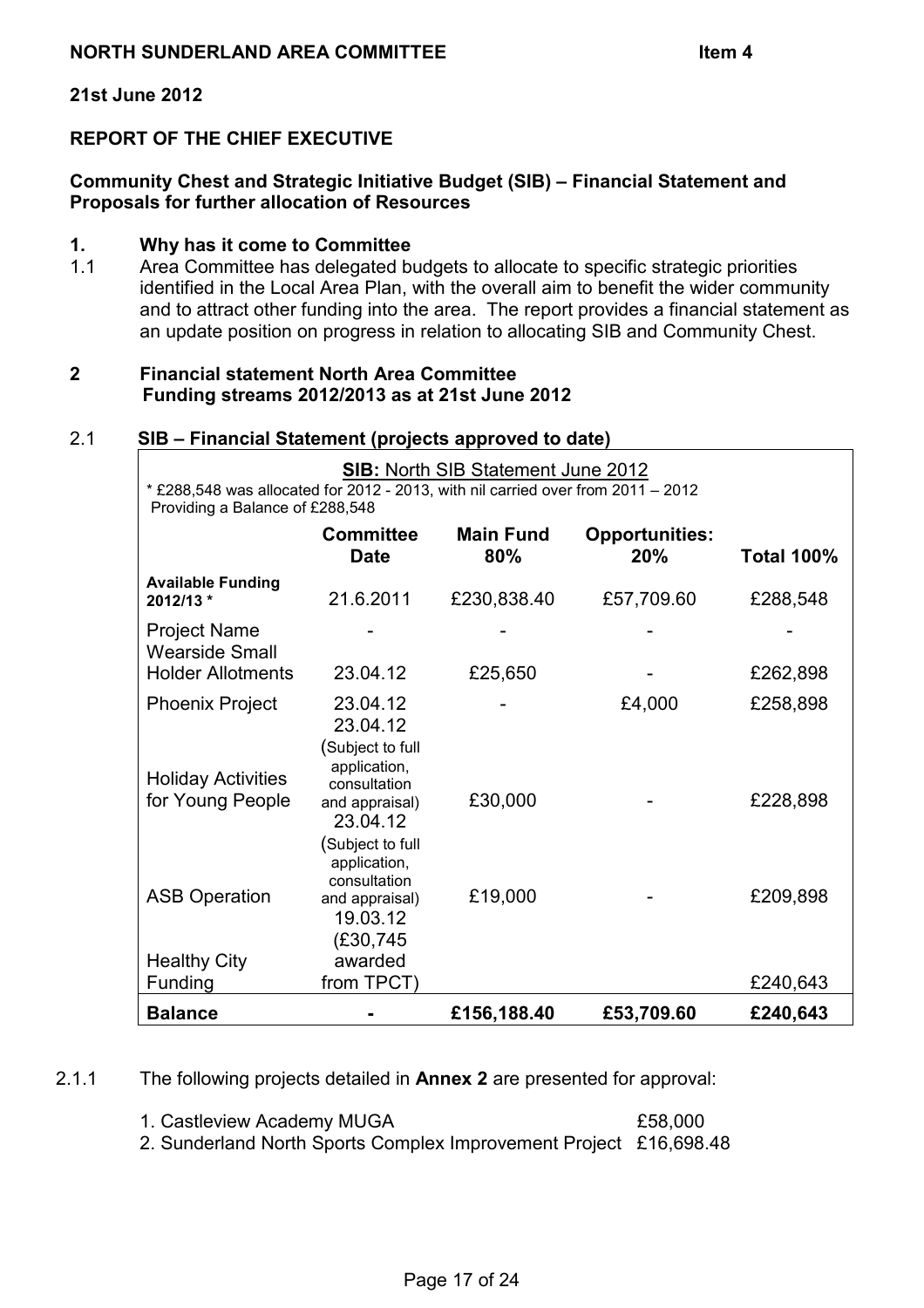2.1.2 The balance of SIB funding remaining following allocation would be £195,944.52.

## **2.2 Community Chest**

- 2.2.1 The table below details the balances remaining following the last meeting in April and project proposals as detailed in **Annex 3**. An exercise to reclaim underspends and unused grants has been undertaken, the table below shows the amount of grant per ward to be reclaimed.
- 2.2.2 Delegated decisions and approvals of the following projects were made on 21st May 2012, following April's Committee:
	- 1. Castletown CA Jubilee Party **EXALL 2018** 2017.16

2. St Peter's Action & Community Enterprise Jubilee Celebration £500

| <b>Ward</b>      | <b>Budget</b><br>Remaining | <b>Project</b><br><b>Proposals</b> | <b>Grant to be</b><br>returned | <b>Balance</b> |
|------------------|----------------------------|------------------------------------|--------------------------------|----------------|
| Castle           | £8,511.26                  | £1180                              | £0                             | £7331.26       |
| Fulwell          | £18,010.99                 | £2375                              | £0                             | £15635.99      |
| Redhill          | £16,816.47                 | £1000                              | £0                             | £15816.47      |
| Southwick        | £12,894.28                 | £2150                              | £0                             | £10744.28      |
| <b>St Peters</b> | £16,849.27                 | £1175                              | £0                             | £15674.27      |
| <b>Total</b>     | £73,082.27                 | £7880                              | £0                             | £65,202.27     |

# **Recommendations**

Committee is requested to:

- Note the financial statement set out in section 2.1.
- Approve the SIB proposals as described at 2.1.2 2.1.3.
- Approve the 12 proposals for support from 2012/2013 Community Chest set out in **Annex 3**.

**Contact Officer**: Julie Lynn, Sunderland North Area Officer 5611932, [julie.lynn@sunderland.gov.uk](mailto:julie.lynn@sunderland.gov.uk)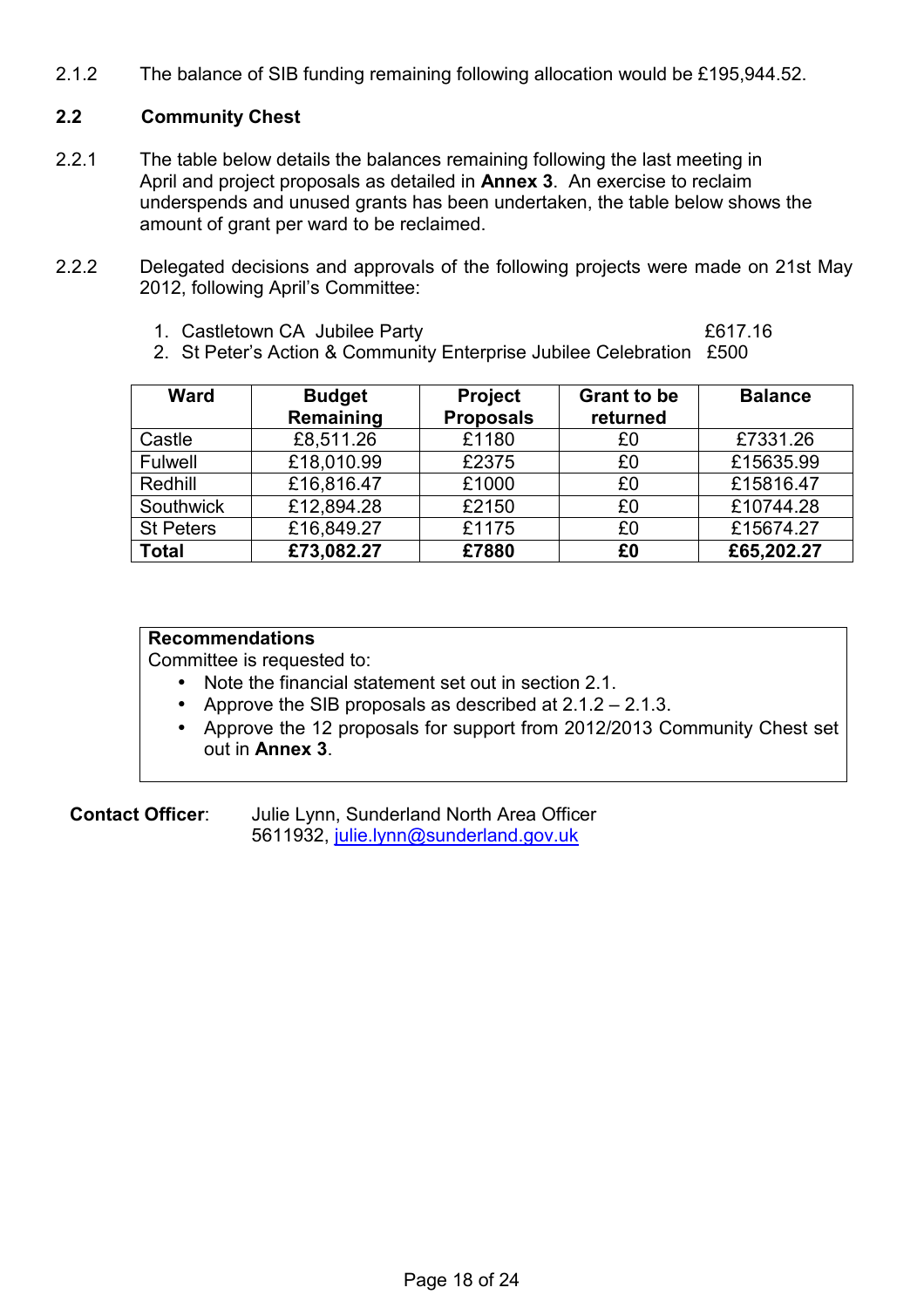| <b>Funding Source</b> | <b>SIB</b>                         |
|-----------------------|------------------------------------|
| Name of Project       | <sup>1</sup> Castleview MUGA       |
| Lead Organisation     | Judith Birrup - Castleview Academy |

| <b>Total cost of Project</b> | <b>Total Match Funding</b> | <b>Total SIB requested</b> |
|------------------------------|----------------------------|----------------------------|
| £63,281.47                   | £5,000                     | £58,000                    |
| <b>Project Duration</b>      | <b>Start Date</b>          | <b>End Date</b>            |
| 2 years                      | May 2012                   | <b>July 2014</b>           |

#### **The Project**

The MUGA is currently out of use and requires refurbishment to ensure it can be brought back into use and allow those groups, projects and activities previously delivered to continue and be further developed for the benefit of the community.

Refurbishment of the MUGA – Patch existing base to use as a shock pad, lay 40mm 3G sand and rubber crumb surface, TigerTurf. 6 x D's inlaid permanently into surface and 2 x netball courts printed on surface. Carry out highlighted fencing works and install rebound boards to ensure it can be brought back into use and allow those groups, projects and activities previously delivered to continue and be further developed for the benefit of the community. Works will be carried out by professional organisation

The MUGA is available to the local community to access facilities allowing them to deliver sporting activities that help to engage local people and improve their health and wellbeing, build self esteem and improve community cohesion. The groups that use the MUGA include community and voluntary sector organisations that support volunteering opportunities for the local community and opportunities for individuals to train and develop through the delivery of sports and activities.

In addition the delivery of the programmes and activities for young people has improved community cohesion through providing positive activities for people and supported the reduction in anti social behaviour within the area.

Some of the activities that are delivered within the MUGA have been developed and are delivered by volunteers within the local community. The activities have been developed in response to issues within the community with the aim of improving the area as a place to live for all.

The Academy will fund the Friday night soccer league for young people for a minimum of two years. This will be a 2 hour session over 39 weeks of the year (term time). Holiday periods will be covered under the SCC/SIB/Academy holiday funding programme. The Academy will pay the salary of one leader and support the volunteers to ensure that the young people can participate in the Friday night football league.

The Academy will continue to develop the sports MUGA for young people to try to reduce anti social behaviour in the community. This will be used in all holiday periods as well as Friday evenings.

#### **The Need for the Project**

Consultation meetings with prospective users to identify interest.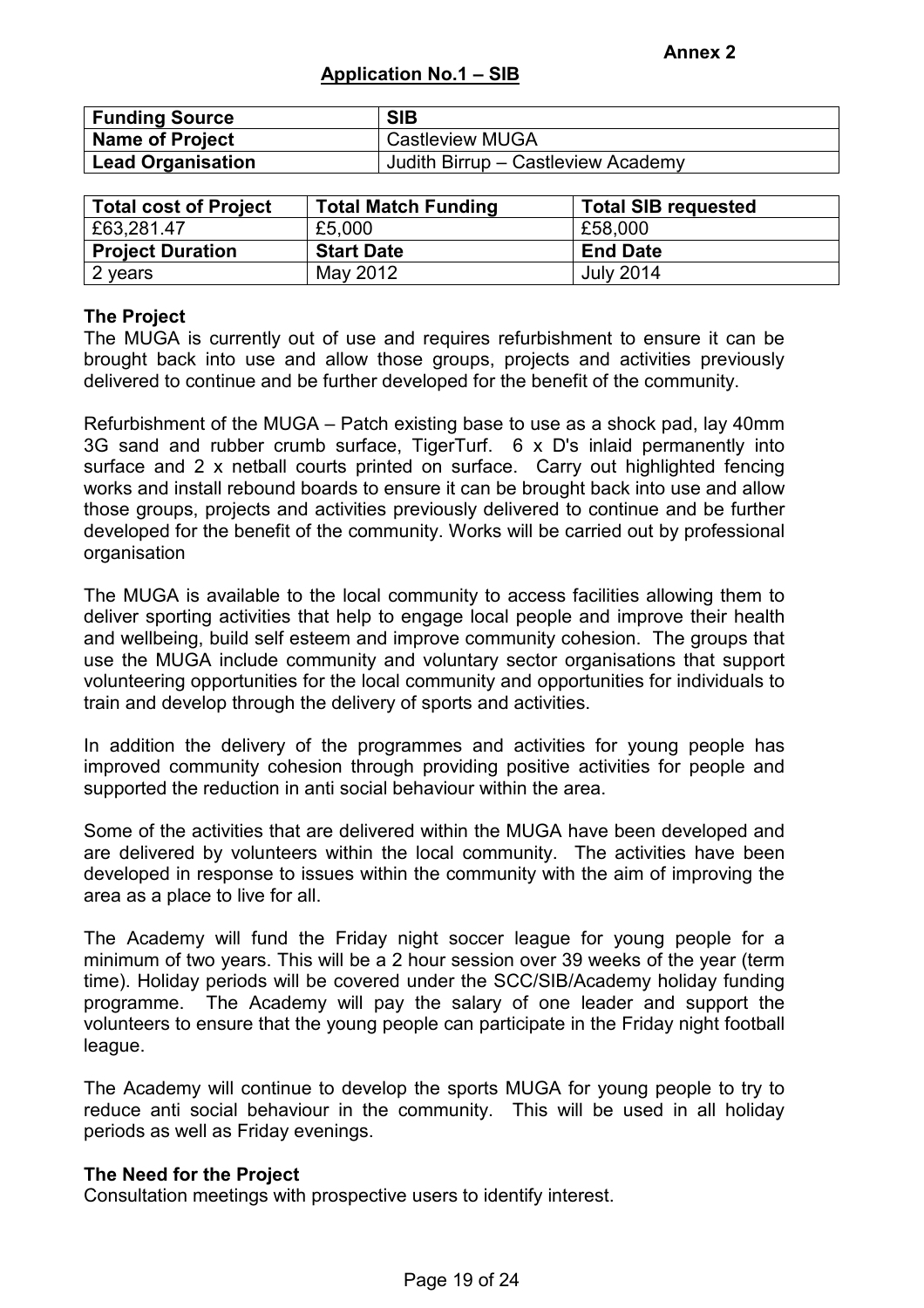- Waiting List of users
- Evaluation / feedback from Holiday activities
- Statistics showing reduction in crime and anti-social behaviour

• Partnership Developments i.e. Local Authority, Gentoo, Sport North East.

A range of holiday activities were available for students, families and the local community during the summer break and October half-term. CVEA worked in partnership with the Sport & Fitness Centre, Sunderland City Council, Sport Northeast and local businesses to offer a varied programme promoting healthy lifestyles through sport and creative arts.

- Sunderland North Area Committee Local Area Plan identifying activities for young people as a priority for the North area of Sunderland.

- The Safer Sunderland Partnership through consultation identified one of the issues for North Sunderland was teenagers hanging around streets.

- The Place survey undertaken by Sunderland City Council identified activities for teenagers need improvements.

| Output<br>Code | Description                                                                              | Number |
|----------------|------------------------------------------------------------------------------------------|--------|
| A4             | Number of events/programmes of work to improve the physical<br>appearance of the streets |        |
| L7             | Number of additional youth sessions per week                                             |        |
| L <sub>8</sub> | Number of additional young people engaged and participating<br>in youth provision        | 100    |

### **The Outputs for the Project**

| Milestones and Key Events           | <b>Forecast Dates</b> |
|-------------------------------------|-----------------------|
| Pitch installed                     | 07/05/2012            |
| Friday night league running by July | 01/07 /2012           |
| Holiday programmes running          | 20/07/2012            |

### **Recommendation: Approve subject to conditions detailed below**

The application supports the priorities of attractive and cared for environment, activities for young people and anti social behaviour in the North Area.

Condition 1: A sinking fund is put into place to ensure future maintenance costs. Condition 2: Castleview Academy to establish, delivery and meet the cost of Friday night football at the MUGA for a period of 2 years.

Condition 3: The Academy will inform and/or develop programmes with Sports Development with the opportunity for Sports Development to run sessions from the Academy.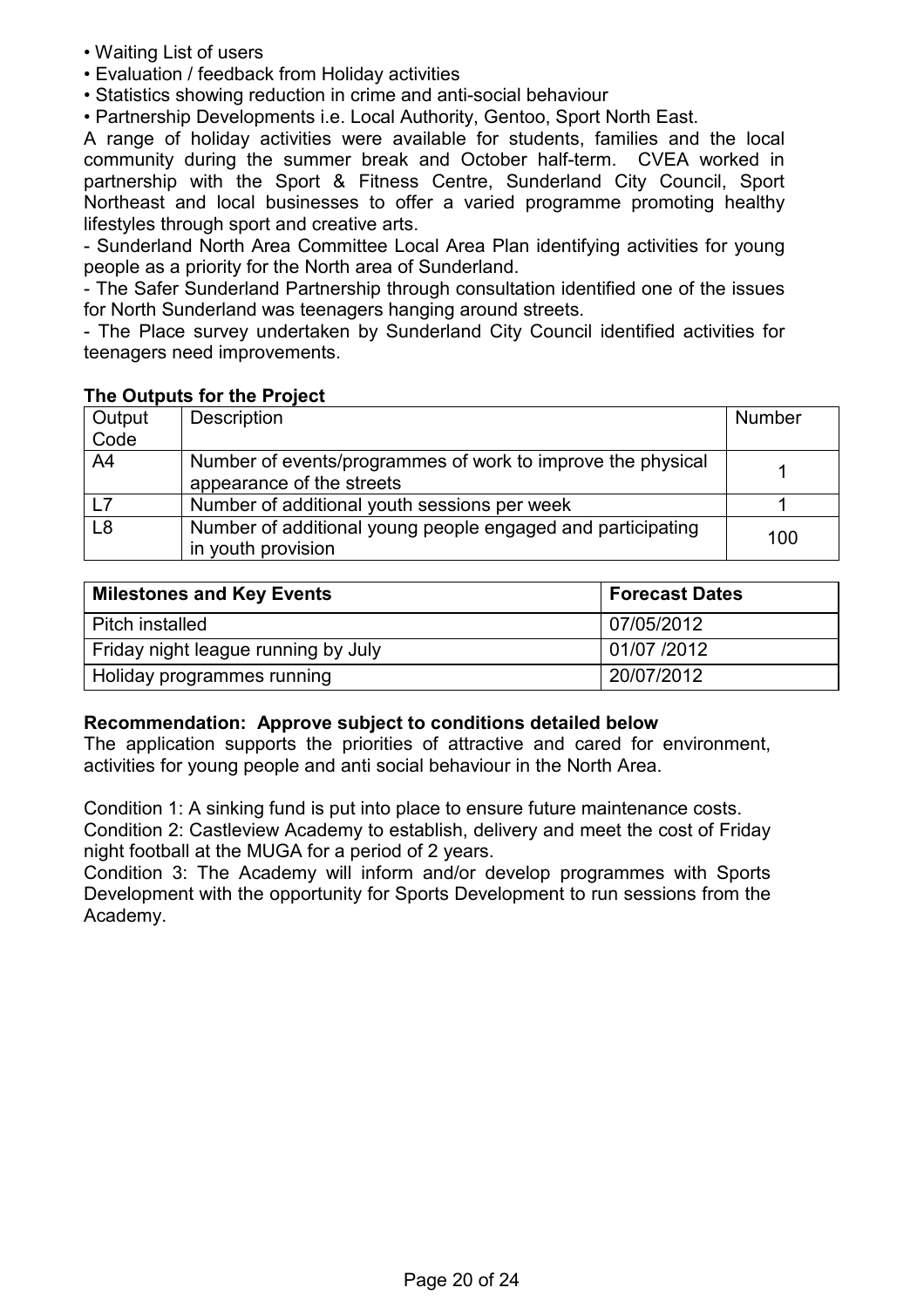| <b>Funding Source</b>    | <b>SIB</b>                         |
|--------------------------|------------------------------------|
| <b>Name of Project</b>   | Sports Complex Improvement Project |
| <b>Lead Organisation</b> | <b>CEED</b>                        |

| <b>Total cost of Project</b> | <b>Total Match Funding</b> | <b>Total SIB requested</b> |
|------------------------------|----------------------------|----------------------------|
| £16,698.48                   | £0                         | £16,698.48                 |
| <b>Project Duration</b>      | <b>Start Date</b>          | <b>End Date</b>            |
| One year                     | <b>July 2012</b>           | <b>July 2012</b>           |

# **The Project**

The project will involve consultation with local people on what they value about this area and how they wish to use it. This will involve some decision making on the proposed work. While the work will largely follow the ideas listed below, CEED will maintain a degree of flexibility to enable suitable responses to ideas generated from residents. Local schools will be encouraged to undertake practical activities, in particular the planting of suitable shrubs and plants that will either make the area more attractive, or provide food resources for wildlife. They will also be encouraged to record the wildlife that uses the areas they have helped create, and form associations with birds and trees, and insects and flowers.

In particular, the project will seek to:

- Improve plantations through selective felling, with stump treatment to prevent coppice re-growth.
- Selective and sensitive felling to favour smaller tree and shrub species under the power lines to remove the need for the power company to undertake these operations.
- Dense shrub areas will thinned to be made more attractive for people and beneficial for wildlife with a more open structure.
- Thinned plantations and open shrub areas with sight lines will reduce antisocial behaviour by removing features which enable anyone to carry out activities while hidden from view.
- Shrubs with attractive flowers and fruit will be selected and planted to encourage wildlife and traditional crafts with locally grown food.
- Planting of hedgerow shrubs such as hawthorn, blackthorn and wild roses on the inside of the fence which runs along the north verge of Kingsway Road, will form a long term barrier and discourage the creation of informal routes through removal of fencing.
- The creation of formal routes into the area and through designed planting will encourage local residents to use the area, further discouraging anti-social behaviour.
- CEED will continue to work at the Big Pond, supporting the fishing club and Bishop Harland School with environmental education activities.

# **The Need for the Project**

While CEED has been working on the Big Pond project at the Sports Complex, it has been recorded that a major problem affecting the use of the site was anti-social behaviour. CEED has undertaken a large number of clean up days and litter picking operations, the impact of which was largely negated by the fact that anti-social behaviour continued. CEED project Officers felt that the seclusion offered by the vegetation contributed greatly to the high levels of anti social behaviour. Many of the entrances to the area were shielded from sight by shrubs, hedgerows, brash and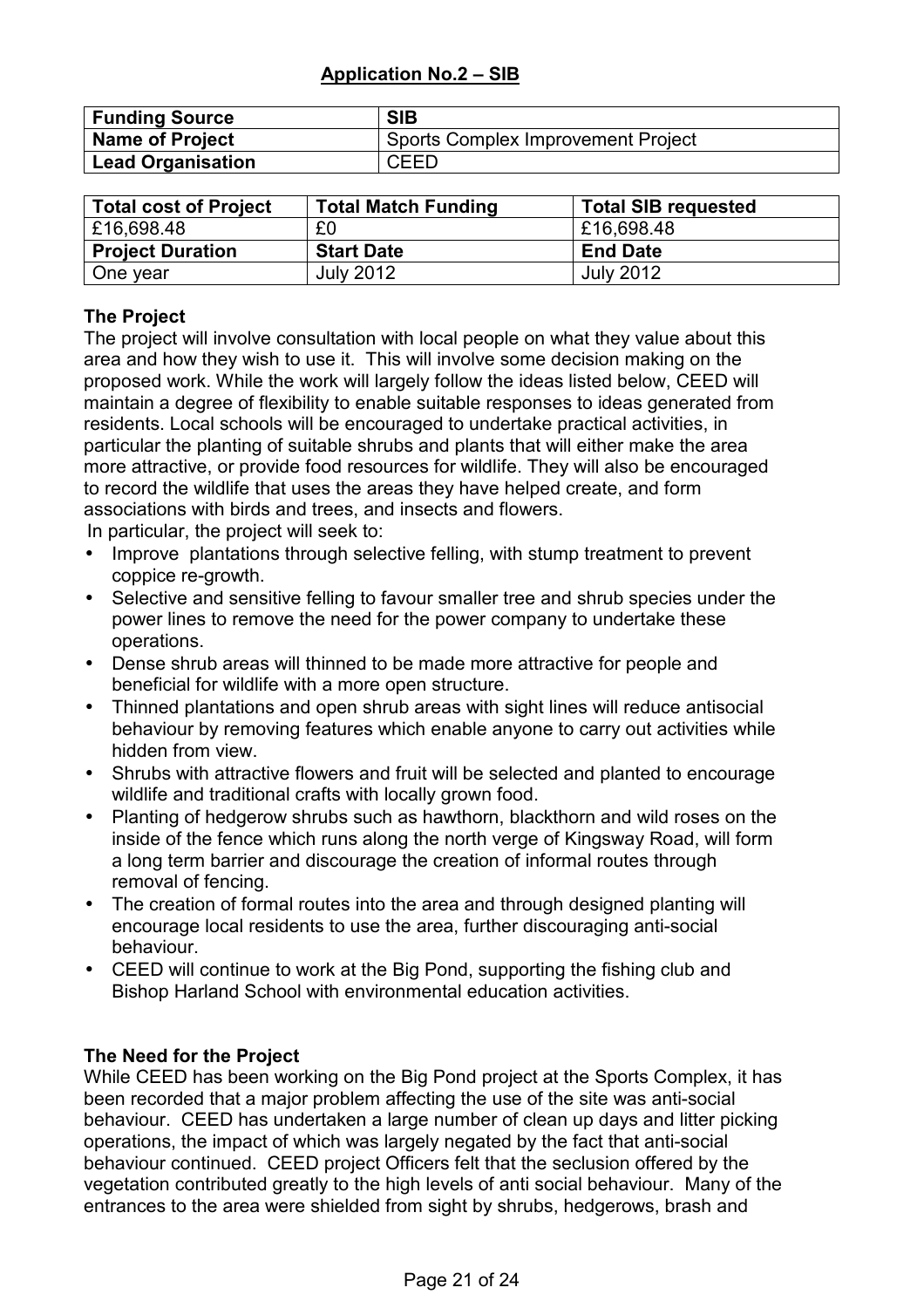trees. These were the areas where vandalism was most apparent. Evidence of drinking and drug taking were prevalent, trees had been pushed over, snapped or otherwise broken. Many of them had been used to create fires. Fires created with wheelie bins has also been an issue

## **The Outputs for the Project**

| Output         | <b>Description</b>                                           | <b>Number</b> |
|----------------|--------------------------------------------------------------|---------------|
| Code           |                                                              |               |
| A <sub>1</sub> | Number of new or improved community facilities and equipment |               |
| A2             | Number of people using new and improved community facilities | 150           |
| A3             | Number of community/voluntary groups supported               |               |
| A <sub>4</sub> | Number of events/programmes of work to improve appearance    | 24            |
|                | of streets                                                   |               |

| <b>Milestones and Key Events</b> | <b>Forecast Dates</b> |  |  |  |
|----------------------------------|-----------------------|--|--|--|
| Create access route              | 30th August 2012      |  |  |  |
| Tree and hedge works complete    | 30th February 2013    |  |  |  |
| Wildflowers planted              | 30th March 2013       |  |  |  |
| Management schedule produced     | 30th June 2013        |  |  |  |

## **Recommendation: Approve**

The application supports the priorities of attractive and cared for environment and anti social behaviour in the North Area.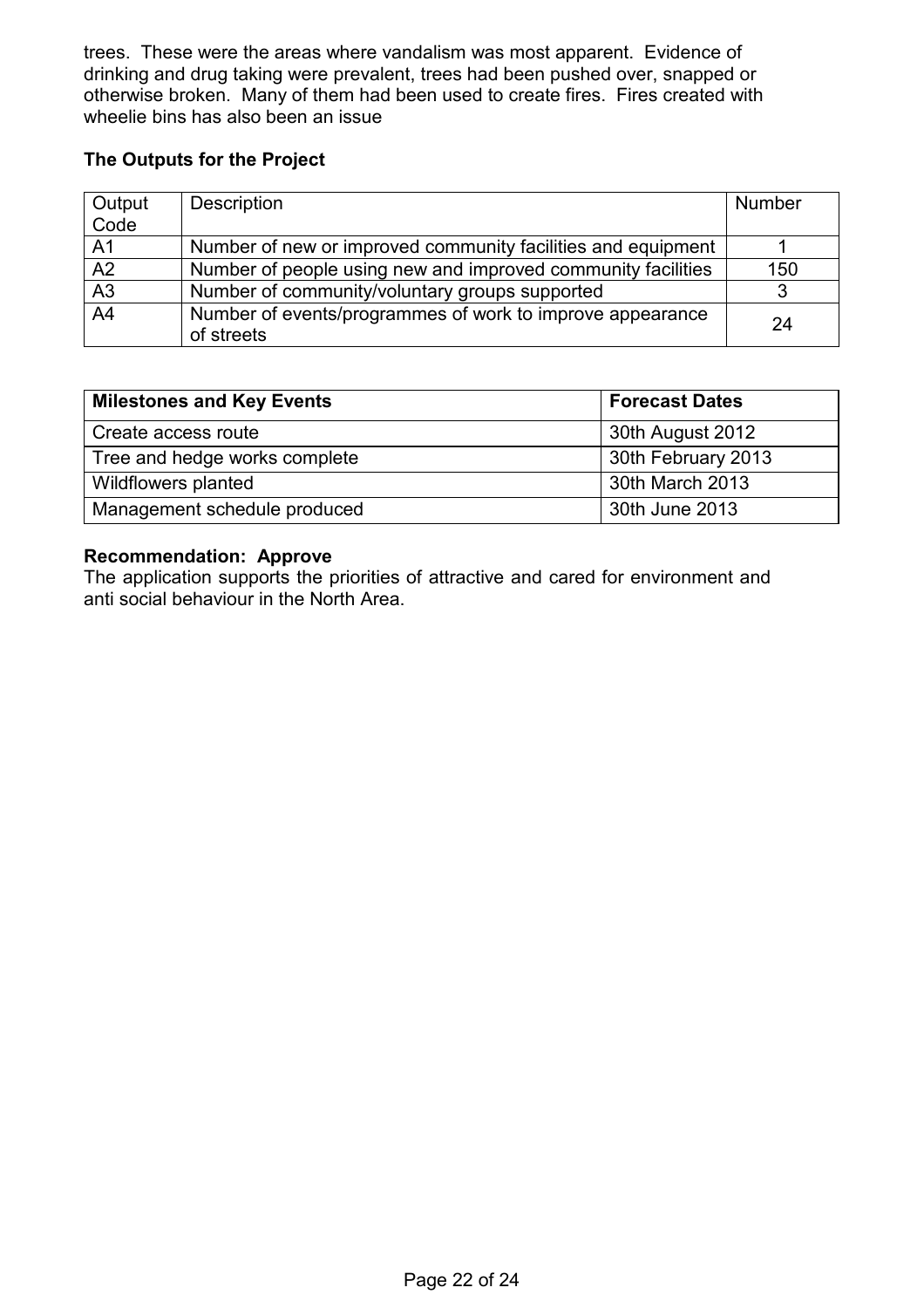# **COMMUNITY CHEST 2012/2013 NORTH AREA - PROJECTS PROPOSED FOR APPROVAL**

| <b>Ward</b>    | Project                                                                                                                                                                                                                                  | <b>Amount</b> | <b>Allocation</b><br>2012/2013 | <b>Project</b><br><b>Proposals</b> | <b>Previous</b><br><b>Approvals</b> | <b>Grants</b><br><b>Returned</b> | <b>Balance</b><br>Remaining |
|----------------|------------------------------------------------------------------------------------------------------------------------------------------------------------------------------------------------------------------------------------------|---------------|--------------------------------|------------------------------------|-------------------------------------|----------------------------------|-----------------------------|
| <b>Castle</b>  | Hylton Colliery Bowling Club - Purchase<br>of bowling jackets with club logo, for 35<br>club members.                                                                                                                                    | £500          |                                | £500                               |                                     |                                  |                             |
|                | Empire Trust - Individual participation in a<br>5 week programme, learning all aspects<br>of the theatre including singing, dancing,<br>make up, lighting etc and participate in a<br>1 week performance at the end of the<br>programme. | £200          |                                | £200                               |                                     |                                  |                             |
|                | <b>Sunderland City Council -Remembrance</b><br>Parade - Cost of traffic management<br>support for the Remembrance Day<br>Parade at Castletown Cenotaph<br>November 2012.                                                                 | £480          |                                | £480                               |                                     |                                  |                             |
|                | <b>Total</b>                                                                                                                                                                                                                             |               | £12,228.42                     | £1180                              | £3,717.16                           | £0                               | £7331.26                    |
| <b>Fulwell</b> | Roker Flower Club - Contribution towards<br>rental of hall, flower demonstrations, tutor<br>fees along with their travel expensives<br>and the cost of flowers for the group.                                                            | £375          |                                | £375                               |                                     |                                  |                             |
|                | Seaburn Dene Primary School -<br>Contribution towards the purchase of 10<br>computers and monitors for the ICT at the<br>school                                                                                                          | £2,000        |                                | £2,000                             |                                     |                                  |                             |
|                | <b>Total</b>                                                                                                                                                                                                                             |               | £18,110.99                     | £2,375                             | £100                                | £0                               | £15,635.99                  |